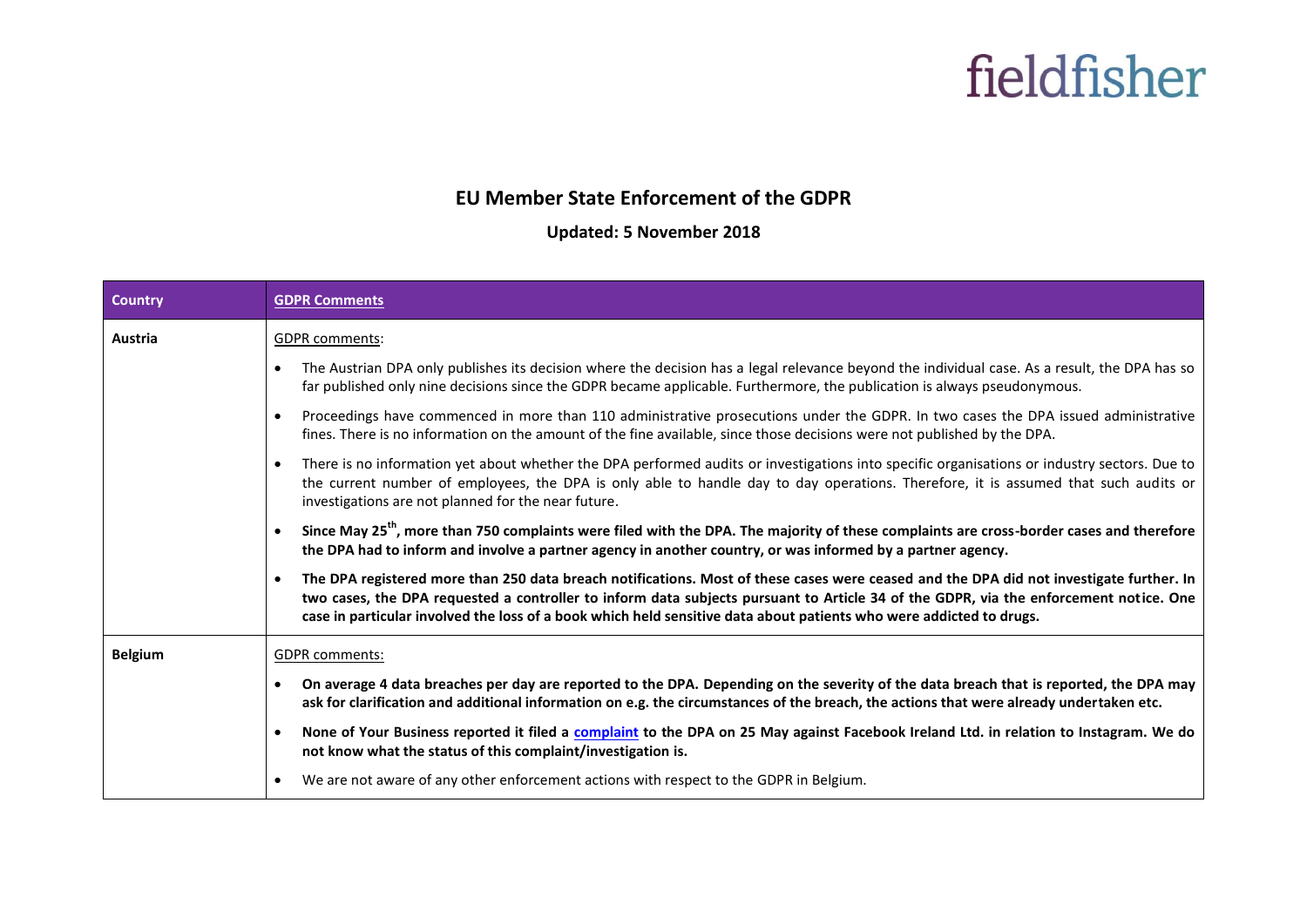|                 | Non-GDPR comments:                                                                                                                                                                                                                                                                                                                                                                                                                                                                                                                   |
|-----------------|--------------------------------------------------------------------------------------------------------------------------------------------------------------------------------------------------------------------------------------------------------------------------------------------------------------------------------------------------------------------------------------------------------------------------------------------------------------------------------------------------------------------------------------|
|                 | In a judgement of 16 February 2018 following a legal battle between the Belgian DPA and Facebook which started in 2014, the Court of First<br>$\bullet$<br>Instance of Brussels has convicted Facebook for non-compliance with the Belgian privacy and cookie rules. The Court ordered Facebook to<br>cease its current cookie use practices under forfeiture of an incremental penalty of 250 thousand EUR per calendar day of non-compliance<br>(with a maximum of 100 million EUR). Facebook is expected to appeal this decision. |
| <b>Bulgaria</b> | <b>GDPR</b> comments:                                                                                                                                                                                                                                                                                                                                                                                                                                                                                                                |
|                 | The Personal Data Protection Amendment and Supplement Act (PDP ASA) to set the national legislation in compliance with GDPR is expected<br>$\bullet$<br>to be adopted and entry into force within the next two months at the latest.                                                                                                                                                                                                                                                                                                 |
|                 | The Bulgarian Commission for Personal Data Protection (CPDP) has adopted Guidelines on Preparation and Application of Codes of Conduct<br>$\bullet$<br>pursuant to article 40 of the GDPR, Criteria and Procedure for Approval, Amendments and Supplements of Codes of Conduct as well as<br>Guidelines on the Personal Data Processing Consent.                                                                                                                                                                                     |
|                 | CPDP has further adopted six opinions on GDPR application of based on requests of controllers from the public and private sectors regarding<br>$\bullet$<br>publishing of personal data for media purposes, notions of 'controller' and 'processor', using one consent for direct marketing by joint<br>controllers and voice biometrics.                                                                                                                                                                                            |
|                 | At the time GDPR entered into force the Chairman of the CPDP announced that when CPDP establishes violation of the GDPR, CPDP will<br>$\bullet$<br>first issue reprimands and afterwards will impose sanctions. The statement is in compliance with the PDP ASA, which in fact resembles the<br>now applicable national piece of legislation - CPDP is indeed entitled do issue reprimands as a first step towards compliance with personal<br>data regulation. Of course, this would not go for any material breach of legislation. |
|                 | Since GDPR entry into force CPDP has not imposed sanctions under these legislative rules yet. In may be because of the approach that the<br>$\bullet$<br>CPDP will take (i.e. to first issue a reprimand); but it may also be due to the fact that the PDP ASA is yet neither adopted nor effective.                                                                                                                                                                                                                                 |
|                 | Within the period May-October 2018 CPDP issued one decision which reprimanded a controller (i.e., the National Directorate Construction<br>$\bullet$<br>Control (ДНСК)) for violation of the current Personal Data Protection Act as well as two orders with relation to the application of the<br>GDPR.                                                                                                                                                                                                                             |
|                 | Non-GDPR Comments:                                                                                                                                                                                                                                                                                                                                                                                                                                                                                                                   |
|                 | In several appeal decisions Supreme Administrative Court has only commented on the application of the GDPR. No sanctions imposed.                                                                                                                                                                                                                                                                                                                                                                                                    |
| Croatia         | The activity of the Croatian supervisory authority (AZOP) is not made public so information about enforcement activity is not publically<br>$\bullet$                                                                                                                                                                                                                                                                                                                                                                                |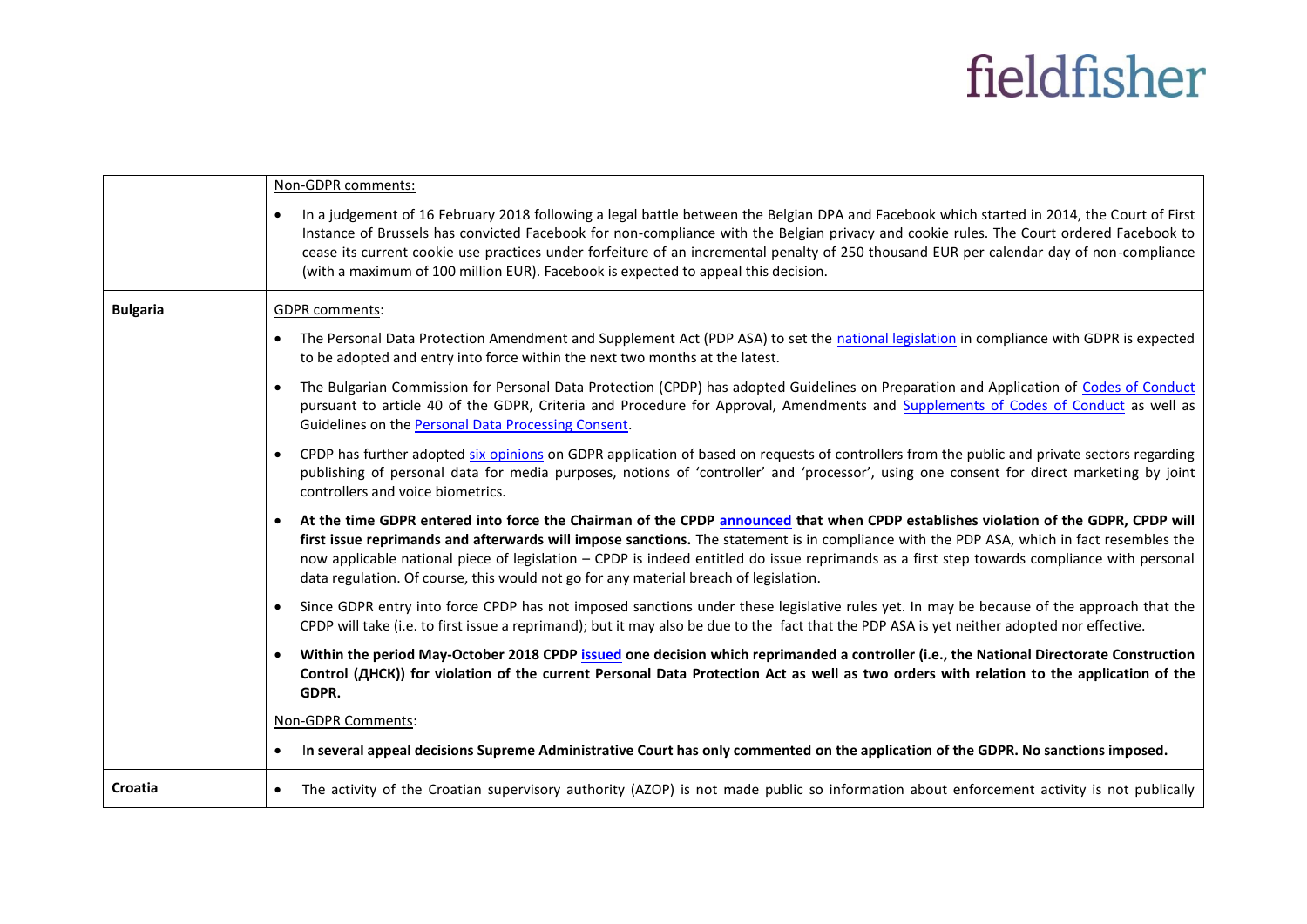|                       | available.                                                                                                                                                                                                                                                                                                                                                                                                                                     |
|-----------------------|------------------------------------------------------------------------------------------------------------------------------------------------------------------------------------------------------------------------------------------------------------------------------------------------------------------------------------------------------------------------------------------------------------------------------------------------|
| <b>Cyprus</b>         | The Commissioner has announced compliance audits to take place starting from September 2018.<br>There have been no public announcements on any enforcement actions taken as of yet.                                                                                                                                                                                                                                                            |
| <b>Czech Republic</b> | <b>GDPR</b> comments:                                                                                                                                                                                                                                                                                                                                                                                                                          |
|                       | A number of companies were fined for sending commercial communication and for email marketing -                                                                                                                                                                                                                                                                                                                                                |
|                       | EC PROFIT: CZK 800,000/approx. EUR 30,951.10 (June 2018),<br>$\circ$<br>SOLIDIS: CZK 800,000/approx. EUR 30,951.10 (August 2018) and<br>$\circ$<br>Kelpias Consulting (CZK 86,000/approx. EUR 3,327.25).<br>$\circ$                                                                                                                                                                                                                            |
|                       | The Office for Personal Data Protection (Office) points out that it continues to pay close attention to the malpractice of using some third-<br>party databases for the distribution of commercial communication.                                                                                                                                                                                                                              |
|                       | In October 2018, the Office (the DPA) imposed a fine of CZK 1.5 million (approx. EUR 58,033.40) on Internet Mall, a.s., one of the Czech<br>largest e-shops The reason was that the company did not provide sufficient security guarantees for personal data of at least 735 thousand<br>customers, which resulted in a personal data breach (please note the breach occurred and the proceeding commenced before GDPR).                       |
|                       | In the CERD (Central Debt Registry - privately operated database) investigation, the Office imposed corrective measures aimed at removing<br>the errors detected in the CERD system. The DPA's representative Mr Jiří Žůrek encouraged the data controllers that it is not the DPA's<br>goal to impose the highest possible sanctions, but rather to ensure rectification and to strengthen awareness about personal data<br>protection.       |
|                       | One of the new cases investigated by the DPA is the announcement of a data breach committed by a building society. The DPA was reported<br>a client's data breach, which was due to the erroneous electronic dispatch of personal data of more than 300 people to 147 different<br>addresses.                                                                                                                                                  |
|                       | A man who found a USB flash drive containing contracts including personal data in one of the department stores in the Central Bohemian<br>region contacted the DPA. The DPA will therefore focus on whether the controller breached the GDPR by not implementing adequate<br>technical and organizational measures to ensure the security of personal data.                                                                                    |
|                       | Several times the Office has been addressed by doctors who believe that the operator of the www.znamylekar.cz portal processes personal<br>$\bullet$<br>data besides the commonly available personal data about the doctors in a way that is in contrary to the rules regarding protection of privacy<br>and personal data. As the processing of personal data on the portal www.znamylekar.cz is carried out by Polish company, the competent |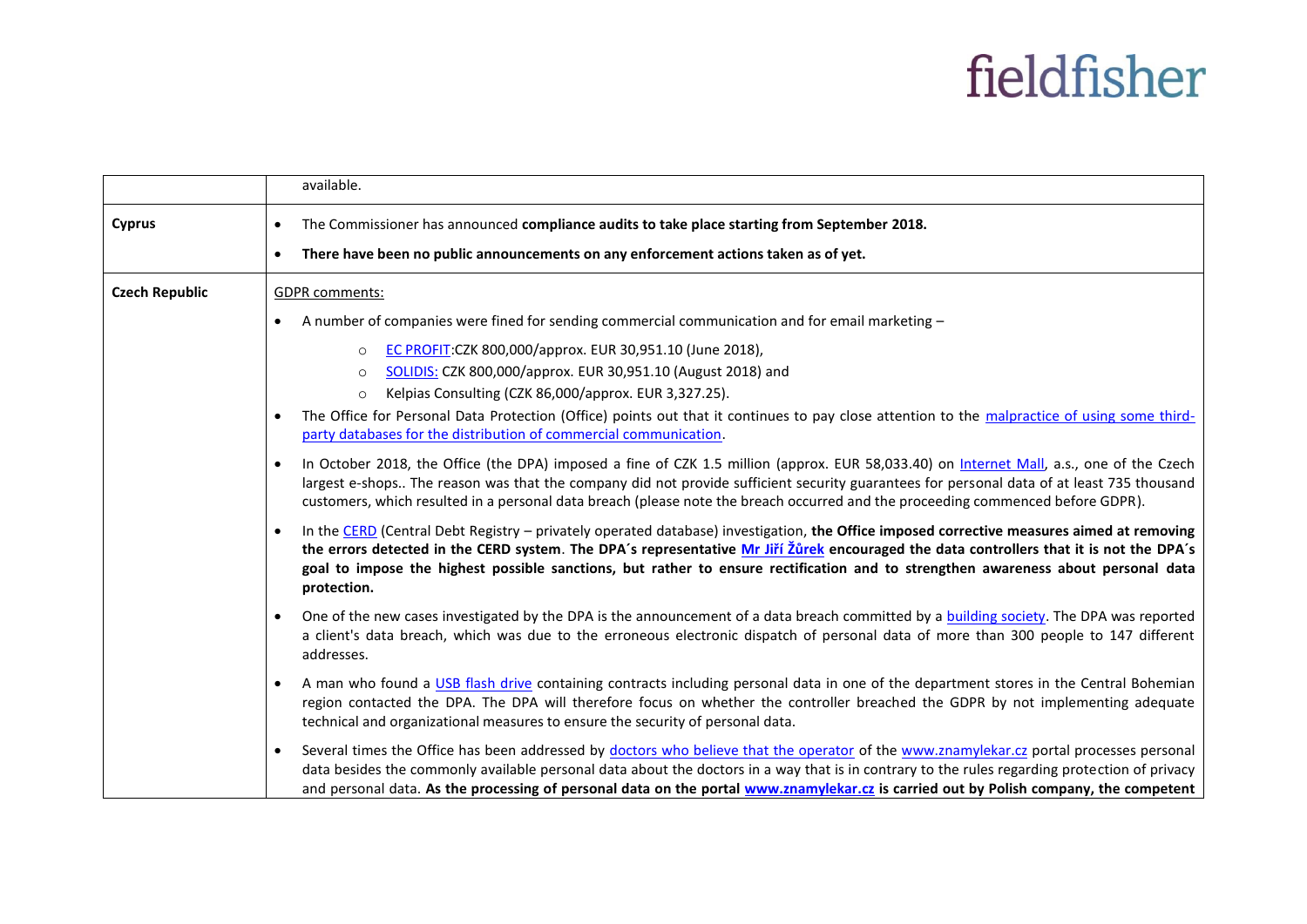|                |           | Polish data protection authority will now cooperate with the Czech Office on this matter in accordance with the established mechanism.<br>The Office will subsequently inform the public about the outcomes of the investigation.                                                                                                                                                                                                                          |
|----------------|-----------|------------------------------------------------------------------------------------------------------------------------------------------------------------------------------------------------------------------------------------------------------------------------------------------------------------------------------------------------------------------------------------------------------------------------------------------------------------|
| <b>Denmark</b> |           | <b>GDPR</b> comments:                                                                                                                                                                                                                                                                                                                                                                                                                                      |
|                | $\bullet$ | As of 5 October 2018 the Danish Data Protection Authority (DDPA) has received around 1,500 data breach notifications since 25 May 2018,<br>corresponding to about 83 notifications per week.                                                                                                                                                                                                                                                               |
|                | $\bullet$ | One Danish municipality has reported 35 notifications of data breaches since the 25 May 2018.                                                                                                                                                                                                                                                                                                                                                              |
|                | $\bullet$ | One of the larger data breaches reported to the DDPA was made by a television provider, Stofa. A hacker gained access to more than 2,000<br>customers' usernames and personal passwords.                                                                                                                                                                                                                                                                   |
|                | $\bullet$ | Examples of the breach notifications that the DDPA has received are:                                                                                                                                                                                                                                                                                                                                                                                       |
|                |           | National identification numbers were made available through regular citizens access to a public system;<br>$\circ$<br>A national identification number was not anonymised in a request of access;<br>$\circ$<br>Emails were forwarded with personal information including name and national identification numbers;<br>$\circ$<br>Website showed unauthorised citizens' name, address, national identification numbers and grade point average;<br>$\circ$ |
|                |           | Summary disclosed a citizen's protected address.<br>$\circ$                                                                                                                                                                                                                                                                                                                                                                                                |
|                | $\bullet$ | There are ongoing inspections regarding the designation of a DPO at private hospitals and public health institutions.                                                                                                                                                                                                                                                                                                                                      |
|                | $\bullet$ | The DDPA also has ongoing inspections regarding the legal bases for processing personal data and risk assessments with both a Danish<br>dating website and a larger Danish beauty chain.                                                                                                                                                                                                                                                                   |
|                | $\bullet$ | The DDPA has ongoing inspection regarding erasure of personal data with a larger hotel chain                                                                                                                                                                                                                                                                                                                                                               |
|                | $\bullet$ | The DDPA has published the compliance issues of their planned inspections until the end of 2018, which will focus on:                                                                                                                                                                                                                                                                                                                                      |
|                |           | The legal bases for processing personal data and risk assessments in private companies<br>$\circ$                                                                                                                                                                                                                                                                                                                                                          |
|                |           | Erasure of personal data in private companies<br>$\circ$                                                                                                                                                                                                                                                                                                                                                                                                   |
|                |           | Use of data processors with the municipalities<br>$\circ$                                                                                                                                                                                                                                                                                                                                                                                                  |
|                |           | Security for personal data in larger IT systems within the health care area<br>$\circ$                                                                                                                                                                                                                                                                                                                                                                     |
|                |           | Designation of DPO - public authority and private companies<br>$\circ$                                                                                                                                                                                                                                                                                                                                                                                     |
|                |           | Drawing up of records of processing activities with municipalities<br>$\circ$                                                                                                                                                                                                                                                                                                                                                                              |
|                |           | Rights of the data subject after the Law Enforcement Act<br>$\circ$                                                                                                                                                                                                                                                                                                                                                                                        |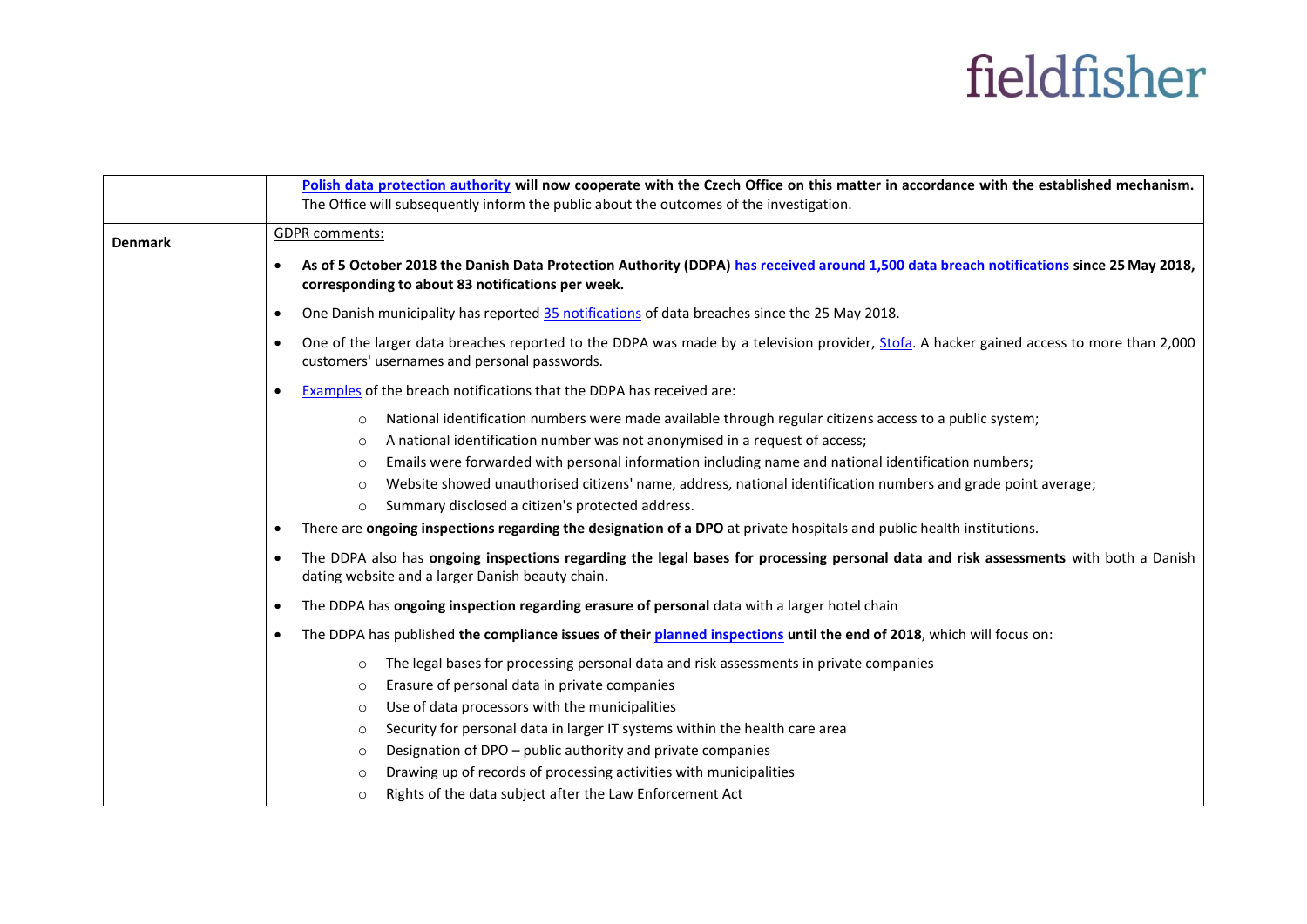|                | Data processing activities in relation to EU-information systems, e.g. Schengen Information System (SIS)<br>$\circ$                                                                                                                                                                             |
|----------------|-------------------------------------------------------------------------------------------------------------------------------------------------------------------------------------------------------------------------------------------------------------------------------------------------|
|                | The DDPA has released examples of the <i>questionnaires</i> they are using during their inspections<br>$\bullet$                                                                                                                                                                                |
|                | The DDPA expects that the first fines will be issued during late fall or around Christmas 2018<br>$\bullet$                                                                                                                                                                                     |
|                | The security breach at Facebook, which compromised about 50 million profiles is followed closely by the DDPA. They are working with the<br>$\bullet$<br>other European Supervisory Authorities regarding the case.                                                                              |
|                | The DDPA has changed the practise when receiving a notification of a data breach. Before investigating a data breach the DDPA informs that the<br>case might lead to criminal persecution and that the controller is not obligated to provide any further statements.                           |
| Estonia        | <b>GDPR</b> comments:                                                                                                                                                                                                                                                                           |
|                | Estonian data protection authority (DPA) has not yet issued sanctions under GDPR.                                                                                                                                                                                                               |
|                | • DPA has stated that it will have a closer look at processing of employees' data and also personal data processing by local authorities. The<br>DPA will also audit companies' chain of command to test the response in the event of a data breach.                                            |
|                | • The DPA received 33 breach notifications within the first 3 months since the GDPR has applied (approximately 2 per week). 17 of them were<br>notifications regarding hacking, 4 were security loopholes and other different faults of the controller/processor.                               |
|                | • There have not been any notifications regarding more severe breaches.                                                                                                                                                                                                                         |
|                | • The DPA's call line has received a higher volume of requests for information and the DPA now publishes different guidelines explaining the<br>GDPR.                                                                                                                                           |
|                | There is no information yet about fines issued under the GDPR but note that local law has not yet been amended to allow GDPR level fines.<br>$\bullet$                                                                                                                                          |
|                | • The Estonian DPA has been involved in several international proceedings.                                                                                                                                                                                                                      |
|                | • Cyber breaches and attacks are also monitored by the Estonian Information System Authority. In August 281 they registered 218 incidents.<br>They also dealt with the cases where GP's systems were attacked with ransomware.                                                                  |
| <b>Finland</b> | <b>GDPR</b> comments:                                                                                                                                                                                                                                                                           |
|                | The Finnish SA, the Data Protection Ombudsman, has not yet been active on GDPR related issues.<br>$\bullet$                                                                                                                                                                                     |
|                | Currently, information regarding fines issued or threated to be issued by the Finnish DPA is not publicly available. Furthermore, the Data<br>$\bullet$<br>Protection Ombudsman does not yet have the powers to issue fines, as the local Data Protection Law has not yet been enforced. At the |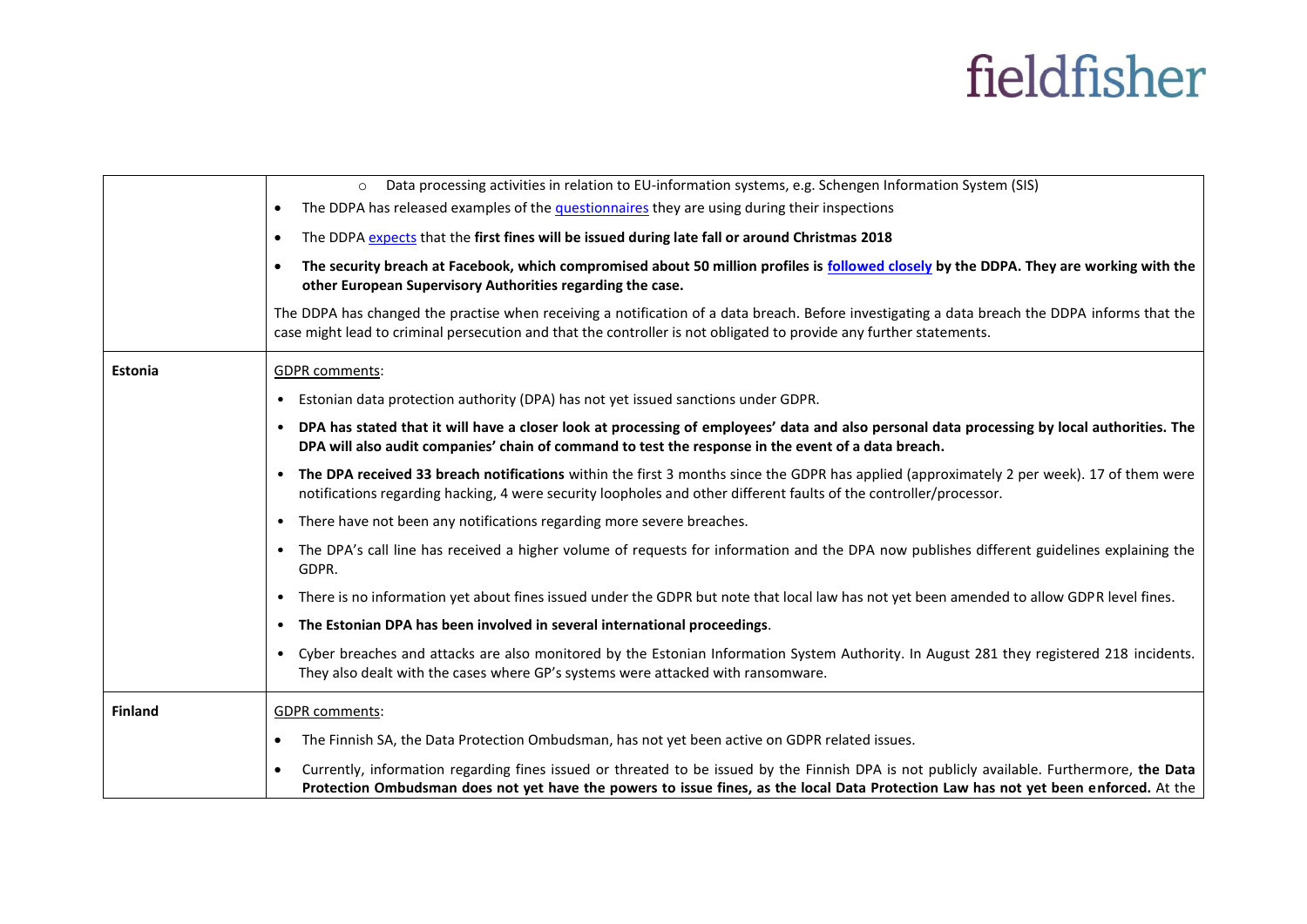|               | moment of writing, it is unclear when the law will be enforced. Enforcement notices and information regarding data breaches are also not<br>publicly available.                                                                                                                                                                                                                                                                                                                                                                             |
|---------------|---------------------------------------------------------------------------------------------------------------------------------------------------------------------------------------------------------------------------------------------------------------------------------------------------------------------------------------------------------------------------------------------------------------------------------------------------------------------------------------------------------------------------------------------|
|               | The Ombudsman states that audits will only now start in Finland (from 12 October). The Ombudsman also states that some companies<br>$\bullet$<br>under investigation in Finland are the same companies as in Sweden, including network operators Tele 2 and Telia, and financial operators<br><b>Forex Bank and Resurs Bank.</b>                                                                                                                                                                                                            |
|               | The Ombudsman also states that they have received 300 notifications of cross border related breaches. It has also been reported that<br>$\bullet$<br>cross border cooperation has been very active, and that the DPA had received dozens of contacts from other member states.                                                                                                                                                                                                                                                              |
|               | It has been noted that activity has generally increased substantially. The Ombudsman has received 1,300 notifications concerning data<br>$\bullet$<br>protection violations and approximately 300 national complaints.                                                                                                                                                                                                                                                                                                                      |
| <b>France</b> | <b>GDPR</b> comments:                                                                                                                                                                                                                                                                                                                                                                                                                                                                                                                       |
|               | It is important to note that the DPA's proceedings are generally not public. Therefore we may not be aware of some on-going<br>$\bullet$<br>investigations and actions. Nevertheless, more than 600 notifications of data breaches have been received by the French DPA involving<br>about 15 million people - about 7 per day since May 25.                                                                                                                                                                                                |
|               | Since May 25, the CNIL has received 3767 complaints against 2294 complaints over the same period in 2017. This represents a 64% increase.<br>$\bullet$                                                                                                                                                                                                                                                                                                                                                                                      |
|               | The CNIL entered two orders against the startups "Fidzup", "Teemo" and "Singlespot" to cease and desist from violating the French Data<br>$\bullet$<br>Protection Act and the GDPR (especially on the legal basis/consent ground). These companies use location data for advertising targeting<br>purposes through a technology installed in mobile applications. Teemo complied with such regulations and the proceeding has been<br>closed on October 3 <sup>rd</sup> 2018. We are still waiting for the Fidzup and Singlespot decisions. |
|               | The CNIL entered an order against a private university, the "Institut des techniques informatiques et commerciales (ITIC)" to cease to<br>$\bullet$<br>permanently film staff, teachers and students on the premises and to comply with various GDPR provisions. It reminds ITIC that the<br>Commission considers excessive any CCTV system that places employees or students under constant surveillance.                                                                                                                                  |
|               | As regards to joint-actions, two organizations have filed complaints with the CNIL<br>$\bullet$                                                                                                                                                                                                                                                                                                                                                                                                                                             |
|               | "La Quadrature du Net" filed 5 separate complaints over "forced consent" against Google, Amazon, Facebook, LinkedIn and<br>$\circ$<br>Apple.                                                                                                                                                                                                                                                                                                                                                                                                |
|               | The association "NOYB" filed a complaint over "forced consent" against Google (Android).<br>$\circ$                                                                                                                                                                                                                                                                                                                                                                                                                                         |
|               | As part of the cooperation between supervisory authorities the CNIL will hear complaints concerning the conditions under which the Belgium<br>$\bullet$<br>NGO "EU DisinfoLab" carried out a study on certain messages published on Twitter relating to the Benalla affair. This study especially                                                                                                                                                                                                                                           |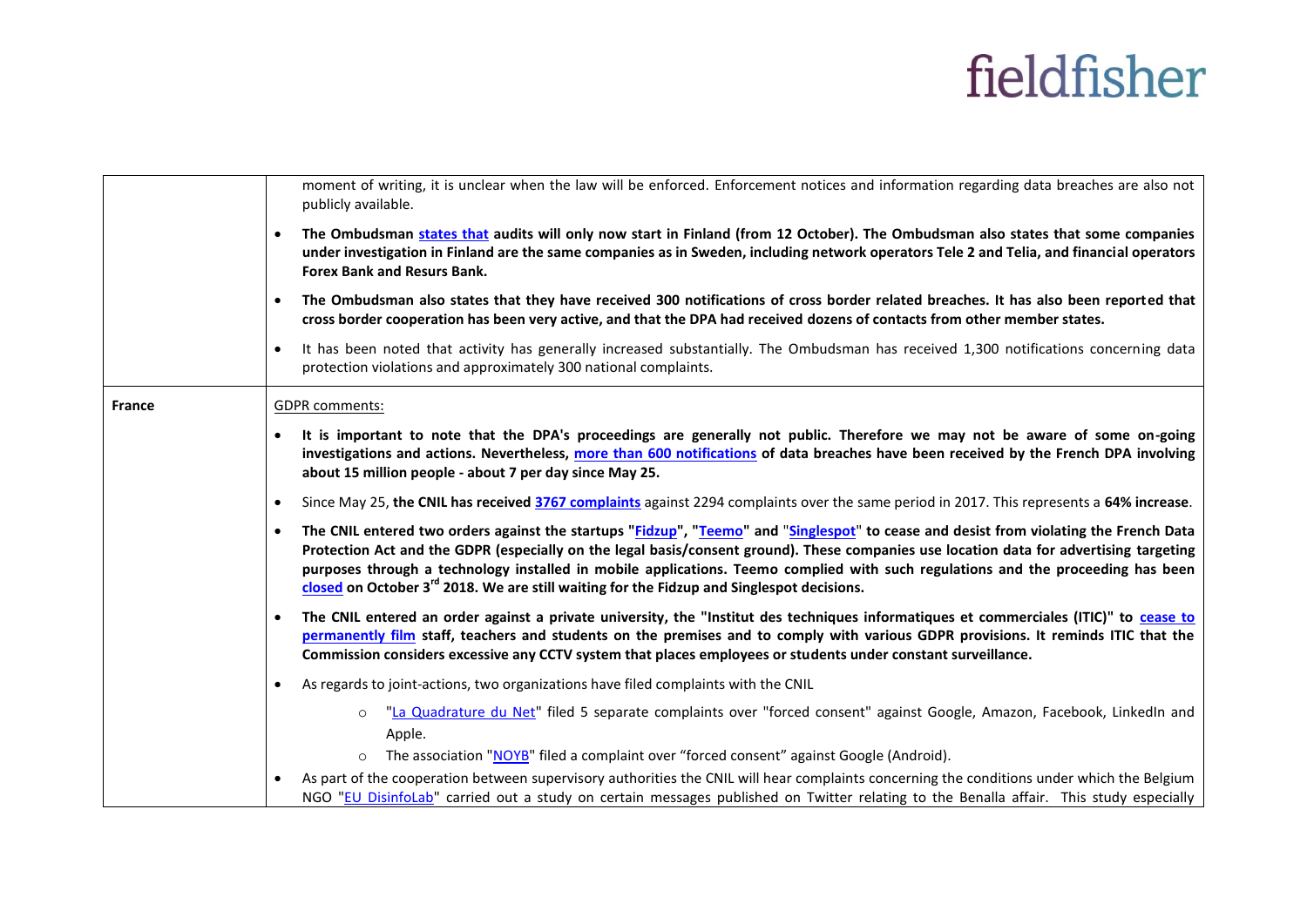|         |           | focused on the impact of the Benalla affair on social networks and reveals users' supposed political affiliation. The Benalla affair is a political<br>and judicial case involving Alexandre Benalla, who served as a security officer and deputy chief of staff to French President Emmanuel<br>Macron. In June, he was identified in footage as the person who beat up a protester during the 2018 May Day demonstrations in Paris.<br>Preliminary investigation where opened for violence and concealment of image from a video surveillance system. Parts of the French political<br>class questioned the Elysée's responsibility in the case for its apparent concealment of the case from the public prosecutor. |
|---------|-----------|------------------------------------------------------------------------------------------------------------------------------------------------------------------------------------------------------------------------------------------------------------------------------------------------------------------------------------------------------------------------------------------------------------------------------------------------------------------------------------------------------------------------------------------------------------------------------------------------------------------------------------------------------------------------------------------------------------------------|
|         | $\bullet$ | To our knowledge, no companies were fined under the GDPR yet.                                                                                                                                                                                                                                                                                                                                                                                                                                                                                                                                                                                                                                                          |
|         |           | Non-GDPR comments:                                                                                                                                                                                                                                                                                                                                                                                                                                                                                                                                                                                                                                                                                                     |
|         |           | The French company "Optical center" has been fined EUR 250,000 by the CNIL for failing to secure its website. It was possible to access<br>hundreds of customer invoices, containing health data and, in some cases, the social security number of the data subjects concerned. This<br>case is one of the highest sanctions ever pronounced by the CNIL before the GDPR came into force and illustrate the seriousness by which<br>the French DPA is taking data protection.                                                                                                                                                                                                                                          |
| Germany |           | It is unlikely that any sanctions have already been imposed under GDPR in Germany yet. Marit Hansen from the data protection authority<br>in Schleswig-Holstein laid out that in short cases six months for the issuing of the first GDPR fines would be quick. For other cases (the<br>majority) it would take longer. This is comparable with state prosecutions where in Germany a case may take more than a year, according to<br>Hansen.                                                                                                                                                                                                                                                                          |
|         |           | According to a ministerial decision of the Bavarian State Government, data protection authorities should act "appropriately and with a<br>sense of proportion" in the enforcement of the provisions of GDPR against small and medium-sized companies and volunteer associations.<br>This includes not imposing fines for first-time violations of the GDPR. It is however questionable whether this modest application of the<br>GDPR and in particular the renouncement of fines for first-time violations is GDPR-compliant.                                                                                                                                                                                         |
|         | $\bullet$ | The Bavarian State Authority for data protection announced random controls of companies from September 2018.                                                                                                                                                                                                                                                                                                                                                                                                                                                                                                                                                                                                           |
|         | $\bullet$ | During the months May-July 2018, the Data Protection Commissioner of Berlin received 1380 data protection complaints by citizens. In the<br>same period in 2017 the authority only received 344 such complaints.                                                                                                                                                                                                                                                                                                                                                                                                                                                                                                       |
|         | $\bullet$ | During the months May-July 2018, 111 data breach notifications were filed with the Data Protection Commissioner of Berlin. In the same<br>period in 2017 the authority only received 12 of those notifications.                                                                                                                                                                                                                                                                                                                                                                                                                                                                                                        |
|         | $\bullet$ | Three months after the GDPR entered into force, the Data Protection Commissioner of Berlin has not yet imposed any sanctions.<br>According to this authority a sanction procedure takes some time to complete due to the strict procedural rules.                                                                                                                                                                                                                                                                                                                                                                                                                                                                      |
|         |           | The Bavarian data protection authority forbids the use of the marketing tool Facebook Custom Audiences without consent of the data                                                                                                                                                                                                                                                                                                                                                                                                                                                                                                                                                                                     |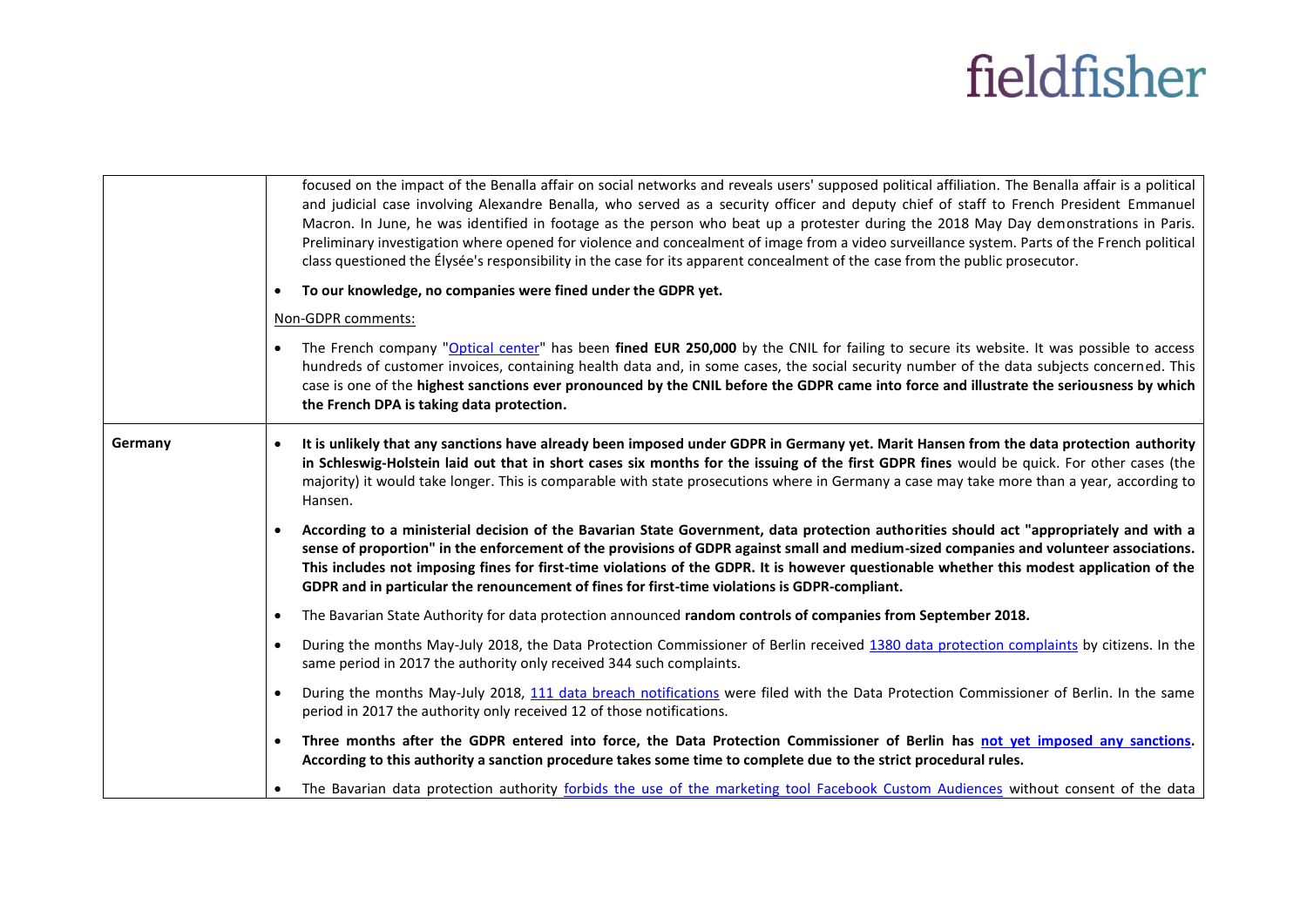|                | subject, as it is considered to be incompatible with GDPR-rules. The administrative court Bayreuth confirmed this decision in summary<br>proceedings.                                                                                                                                                                                                                                                                                                                                                                                                                          |
|----------------|--------------------------------------------------------------------------------------------------------------------------------------------------------------------------------------------------------------------------------------------------------------------------------------------------------------------------------------------------------------------------------------------------------------------------------------------------------------------------------------------------------------------------------------------------------------------------------|
|                | The Lower Saxony Data Protection Commissioner has sent GDPR questionnaires to 50 companies (30 of them larger and 20 mid-sized)<br>from various industries with headquarters in the federal state in September 2018: Data protection authorities carry out random checks,<br>first fine proceedings underway.                                                                                                                                                                                                                                                                  |
|                | Under German competition law, it is possible for companies and individuals to obtain injunctions against competitors in the event of<br>$\bullet$<br>infringements of the law. It is controversial whether a breach of data protection law is sufficient for this. The state court in Würzburg has<br>recently issued a temporary injunction for an infringement of Art. 13 GDPR. Following this decision companies and individuals obtain the<br>factual power to enforce compliance with the GDPR, but we await clarification on this issue by the Federal Court of Justice. |
| Greece         | The Greek Authorities are slow to implementing the GDPR. For instance, the national GDPR implementation law of the GDPR is yet to be<br>$\bullet$<br>enacted, although the relevant consultation was concluded since last March.                                                                                                                                                                                                                                                                                                                                               |
|                | We are not aware of any enforcement actions under the GDPR but this should definitely not be interpreted as a lack of seriousness or<br>$\bullet$<br>interest in data protection, but rather it reflects certain bureaucratic inefficiencies of the Greek public sector.                                                                                                                                                                                                                                                                                                       |
|                |                                                                                                                                                                                                                                                                                                                                                                                                                                                                                                                                                                                |
| <b>Hungary</b> | <b>GDPR</b> comments:                                                                                                                                                                                                                                                                                                                                                                                                                                                                                                                                                          |
|                | To the best of our knowledge no fines have yet been issued by the DPA under the GDPR nor are we aware of any investigations into<br>$\bullet$<br>specific organisations or industry sectors, but audits will take place soon.                                                                                                                                                                                                                                                                                                                                                  |
|                | The SA is generally quite active and be likely be coordinating its actions with SAs in other countries.<br>$\bullet$                                                                                                                                                                                                                                                                                                                                                                                                                                                           |
|                | Information about enforcement notices under the GDPR is available on the SA's website.<br>$\bullet$                                                                                                                                                                                                                                                                                                                                                                                                                                                                            |
|                | Historically the SA has taken a strict approach to data protection compliance and the same trend is expected under the GDPR although we<br>$\bullet$<br>are aware that the SA have had serious workforce problems which is partly due to the current high need for privacy experts.                                                                                                                                                                                                                                                                                            |
|                | Non-GDPR comments:                                                                                                                                                                                                                                                                                                                                                                                                                                                                                                                                                             |
|                | Pre-GDPR, the Hungarian SA twice imposed a fine amounting to HUF 20 million (approx. EUR 62,000, being the maximum fine under the<br>$\bullet$<br>Hungarian Act implementing the Directive) on the Hungarian Church of Scientology for various serious breaches of the local Data Protection<br>Act.                                                                                                                                                                                                                                                                           |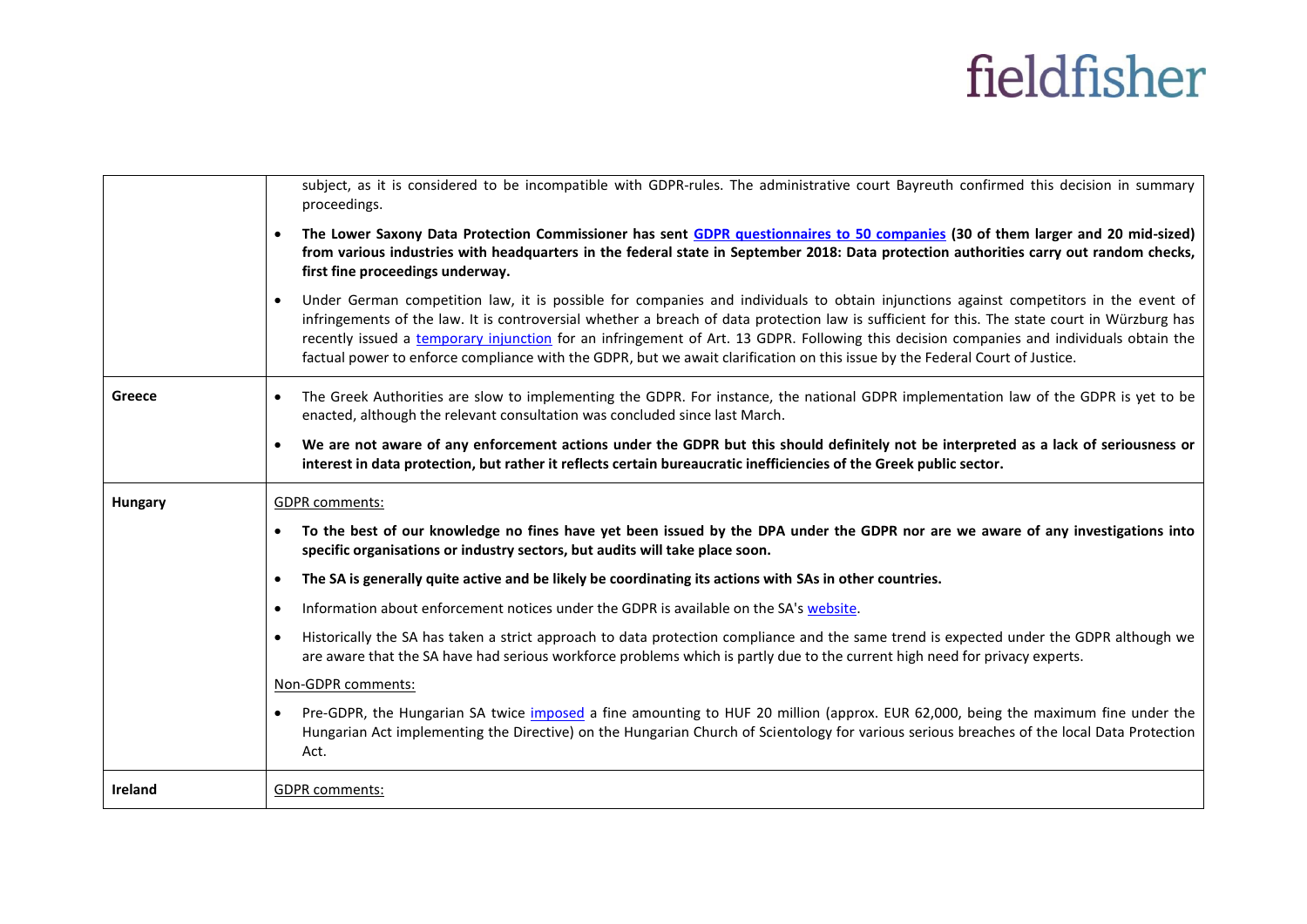|              | The SA has commenced an investigation into the Facebook data breach, notified to the DPC on 28 September.<br>$\bullet$                                                                                                                                                                                                                                                                                                                                                                                                                                                                                                                                                                                                                                               |
|--------------|----------------------------------------------------------------------------------------------------------------------------------------------------------------------------------------------------------------------------------------------------------------------------------------------------------------------------------------------------------------------------------------------------------------------------------------------------------------------------------------------------------------------------------------------------------------------------------------------------------------------------------------------------------------------------------------------------------------------------------------------------------------------|
|              | An investigation has commenced into Google's use of location data.<br>$\bullet$                                                                                                                                                                                                                                                                                                                                                                                                                                                                                                                                                                                                                                                                                      |
|              | The SA has dealt with a high-profile data breach of Eir customers' data. DPC expressed concerns about technical and structural security<br>$\bullet$<br>measures of organisations.                                                                                                                                                                                                                                                                                                                                                                                                                                                                                                                                                                                   |
|              | The DPC received 1,184 reported data breaches in the first two months GDPR was in force, compared with the average of 230 reported<br>$\bullet$<br>each month in 2017. GDPR applies in 953 cases.                                                                                                                                                                                                                                                                                                                                                                                                                                                                                                                                                                    |
|              | Up to July 2018, the DPC received 514 DPO notifications across a wide range of public and private sector organisations.<br>$\bullet$                                                                                                                                                                                                                                                                                                                                                                                                                                                                                                                                                                                                                                 |
|              | Up to July 2018, the DPC has more than 100 "one-stop shop" cases registered in its system (37% assume Ireland is the lead supervisory<br>$\bullet$<br>authority, 13 % Germany and 11% Luxembourg).                                                                                                                                                                                                                                                                                                                                                                                                                                                                                                                                                                   |
|              | Non-GDPR comments:                                                                                                                                                                                                                                                                                                                                                                                                                                                                                                                                                                                                                                                                                                                                                   |
|              | The DPC has received additional funding of €3.5m in the 2018 budget, bringing the total funding to €15.2m<br>$\bullet$                                                                                                                                                                                                                                                                                                                                                                                                                                                                                                                                                                                                                                               |
| <b>Italy</b> | <b>GDPR</b> comments:                                                                                                                                                                                                                                                                                                                                                                                                                                                                                                                                                                                                                                                                                                                                                |
|              | Ongoing investigation on the platform called "Rousseau" of a political party to check for any new data breach.<br>$\bullet$                                                                                                                                                                                                                                                                                                                                                                                                                                                                                                                                                                                                                                          |
|              | The Italian DPA received 305 breach notifications and 2,547 complaints and reports (compared to 1,795 in the same period of 2017) in in<br>$\bullet$<br>the last four months.                                                                                                                                                                                                                                                                                                                                                                                                                                                                                                                                                                                        |
|              | In the context of the "Privacy Sweep 2018", the Italian DPA stated that its action will be concentrated on the Regions and the Autonomous<br>$\bullet$<br>Provinces and on the respective subsidiaries that carry out relevant processing of personal data for the performance of tasks of public<br>interest.                                                                                                                                                                                                                                                                                                                                                                                                                                                       |
|              | In the period from January to June 2018, the inspection activities carried out by the Italian DPA, also by the Financial Police, has been<br>$\bullet$<br>directed to: a) the processing of health data carried out by Local Health Authorities ("ASL") in relation to the transfer of health data to<br>third countries for scientific research purposes; processing carried out by statistical information systems (e.g., ISTAT); processing of<br>personal data carried out by companies for telemarketing activities; data processing carried out by companies for rating activities on the<br>risk and solvency of companies; b) to verify the adoption of security measures by individuals, public and private, who carry out processing<br>of sensitive data. |
|              | In the period from July to December 2018, the inspection activities carried out by the Italian DPA, also by the Financial Police, will be<br>$\bullet$<br>directed to data processing carried out by companies / entities that manage large databases; processing of personal data carried out with                                                                                                                                                                                                                                                                                                                                                                                                                                                                  |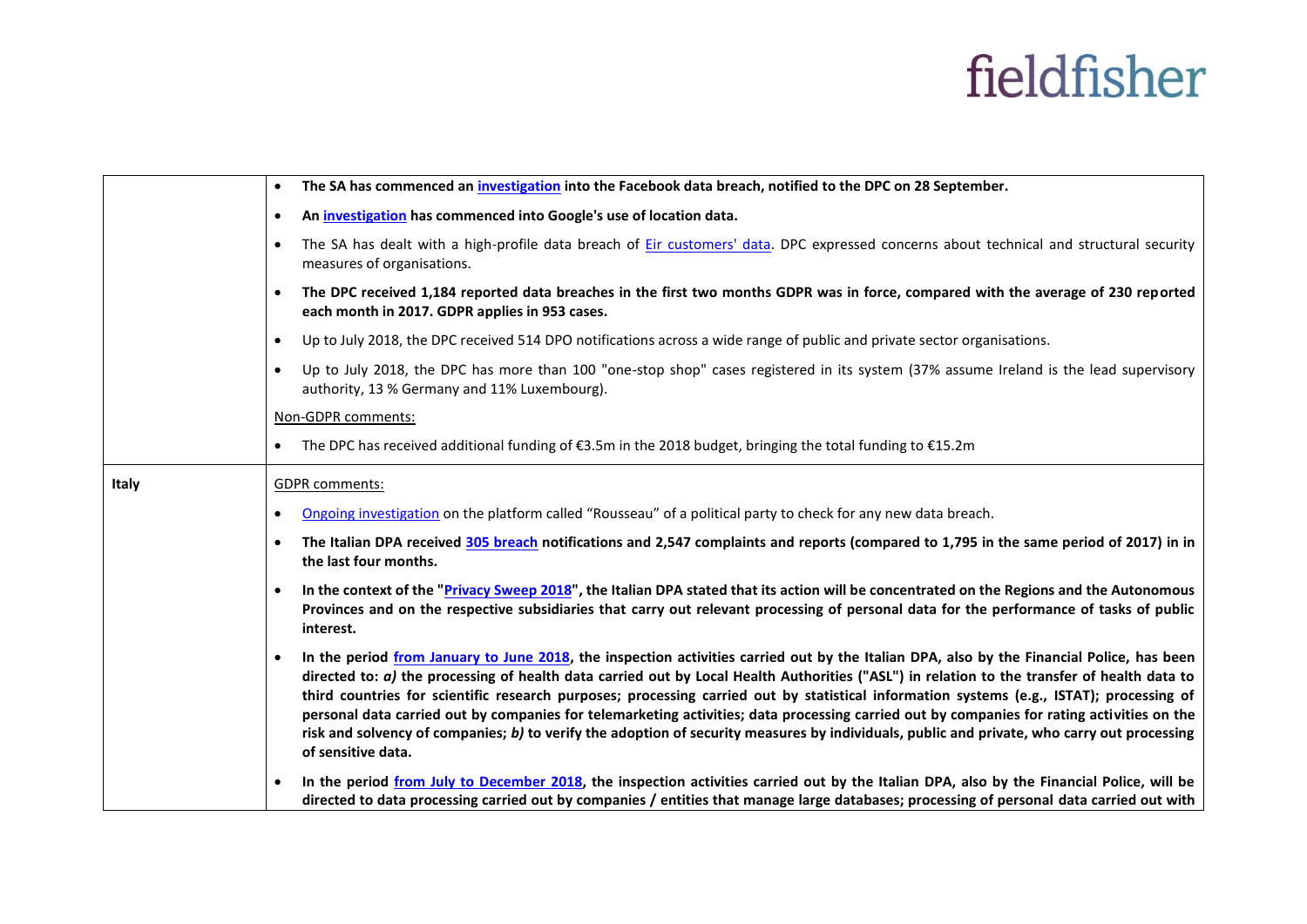|           | credit institutions regarding the legitimacy of consultation and subsequent use of data, also with reference to the tracing of accesses and<br>related security measures; processing of personal data carried out by companies for telemarketing activities;                                                                                                                                                                                                                                                                                                                                                                                                                                                                                                                                                                                                            |  |
|-----------|-------------------------------------------------------------------------------------------------------------------------------------------------------------------------------------------------------------------------------------------------------------------------------------------------------------------------------------------------------------------------------------------------------------------------------------------------------------------------------------------------------------------------------------------------------------------------------------------------------------------------------------------------------------------------------------------------------------------------------------------------------------------------------------------------------------------------------------------------------------------------|--|
|           | The Italian DPA will carry out the most appropriate initiatives with reference to the secret agreement between Google (Alphabet) and<br>Mastercard to track "offline" purchases of US consumers for advertising purposes, also in cooperation with the other the European<br>Supervisory Authorities.                                                                                                                                                                                                                                                                                                                                                                                                                                                                                                                                                                   |  |
|           | Non-GDPR comments:                                                                                                                                                                                                                                                                                                                                                                                                                                                                                                                                                                                                                                                                                                                                                                                                                                                      |  |
|           | Whilst not awarded under the GDPR the following fines indicate the level of fines that companies may be subject to                                                                                                                                                                                                                                                                                                                                                                                                                                                                                                                                                                                                                                                                                                                                                      |  |
|           | In May 2018, Telecom were fined EUR 960,000 for: (i) the unjustified assignment of a large number of telephone users to a single person,<br>$\bullet$<br>due to unspecified errors occurring during the migration of customer data from a management system between 2002 and 2004 (EUR<br>800,000); (ii) a data breach case at the end of 2013 that revealed customers' data (EUR 160,000).                                                                                                                                                                                                                                                                                                                                                                                                                                                                             |  |
|           | Several companies were fined for marketing activities: Fastweb (EUR 600,000: July 2018); Vodafone (EUR 800,000: July 2018); Wind Tre (EUR<br>600,000: May 2018).                                                                                                                                                                                                                                                                                                                                                                                                                                                                                                                                                                                                                                                                                                        |  |
| Latvia    | <b>GDPR</b> comments:                                                                                                                                                                                                                                                                                                                                                                                                                                                                                                                                                                                                                                                                                                                                                                                                                                                   |  |
|           | The Latvian SA is not very active yet (although there are several cases underway). The details will be disclosed once an official decision has<br>$\bullet$<br>been made. Additionally, the SA does not report publicly on individual fines levied. According to publicly available information the<br>approximate planned budget for data protection fines is EUR 200,000 for 2019 and EUR 500,000 annually thereafter.<br>According to official statistics, 70% of the workload of the SA is consultations. The local laws on administrative penalties are being updated,<br>as a result, the Latvian SA is meant to base fines on the GDPR. The result is yet to be seen in practice, but the gap between the previous cap<br>of EUR 14 000 and EUR 20M is considerable. Moreover, the SA investigation and decision-making process usually takes at least 6 months. |  |
|           | Non-GDPR comments:                                                                                                                                                                                                                                                                                                                                                                                                                                                                                                                                                                                                                                                                                                                                                                                                                                                      |  |
|           | The biggest pre-GDPR fine was EUR 11,400 (with the maximum applicable 14 000 EUR according to the previous law) for publishing the<br>$\bullet$<br>personal data for commercial purposes on Facebook and Twitter. The fine was imposed on a legal entity. However, there are no fines issued<br>yet under the GDPR.<br>There is another Latvian SA charged with fighting corruption (the Corruption Prevention and Combating Bureau (KNAB)). KNAB imposes fines                                                                                                                                                                                                                                                                                                                                                                                                         |  |
|           | for unlawful access to personal data by state officials and employees of authorities. However, these fines are not based on the GDPR. There<br>have been a range of criminal cases related to the same access issue.                                                                                                                                                                                                                                                                                                                                                                                                                                                                                                                                                                                                                                                    |  |
| Lithuania | <b>GDPR</b> comments:                                                                                                                                                                                                                                                                                                                                                                                                                                                                                                                                                                                                                                                                                                                                                                                                                                                   |  |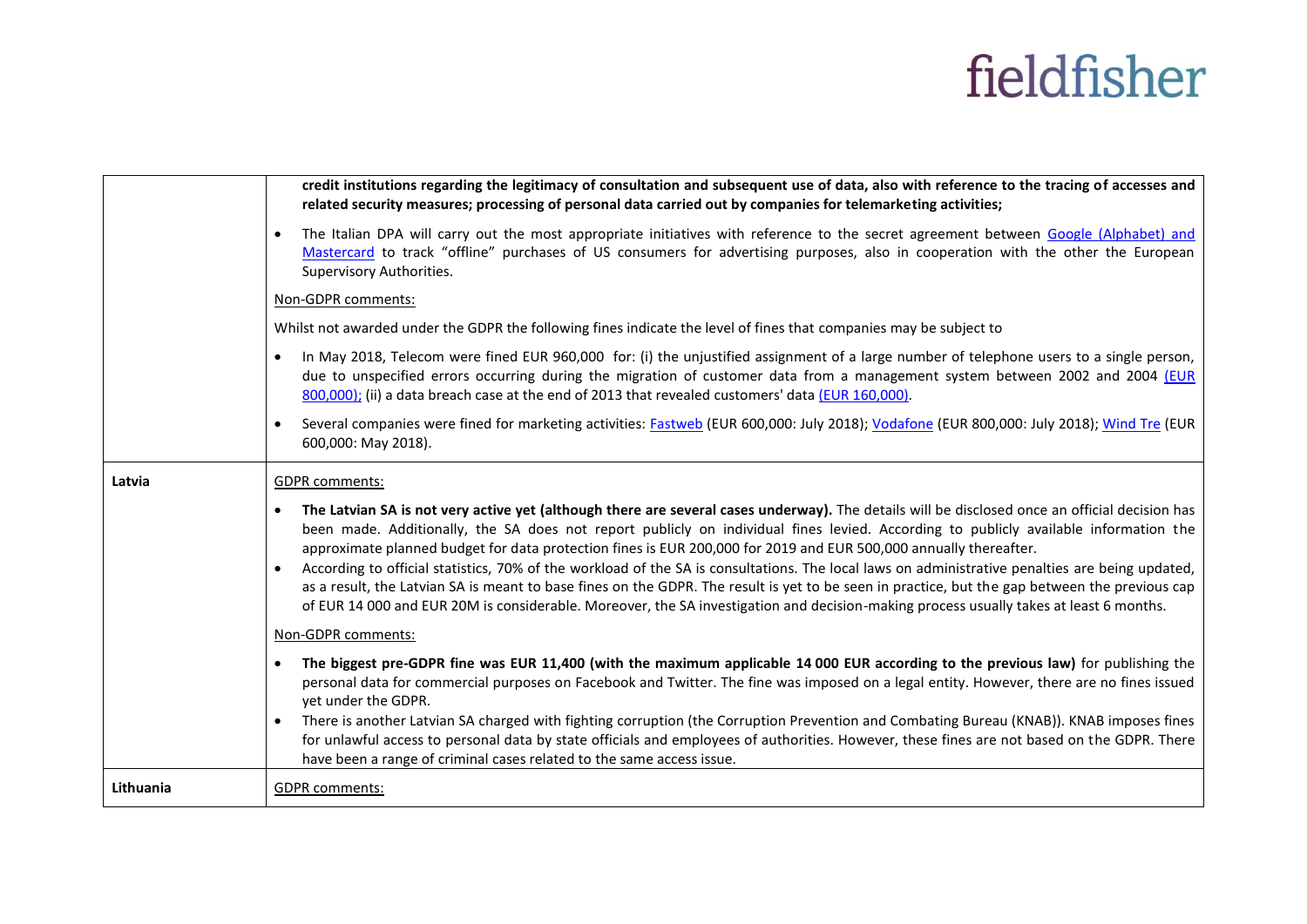|            | $\bullet$             | The SA has generally taken a gentle approach to the GDPR, so not enforcement activities have yet known despite over 150 written<br>complaints after the 25 May, 2018. The SA has only issued recommendations and corrective measures. The investigated companies now<br>have up to two months to correct the ill practices or face a fine.                                                                                                                                                                                                                                                                              |
|------------|-----------------------|-------------------------------------------------------------------------------------------------------------------------------------------------------------------------------------------------------------------------------------------------------------------------------------------------------------------------------------------------------------------------------------------------------------------------------------------------------------------------------------------------------------------------------------------------------------------------------------------------------------------------|
|            | $\bullet$             | SA has initiated an investigation of 12 entities working in pharmacy, home appliances and food sectors. All of these entities were chosen<br>because they have loyalty programs and perform direct marketing. Various breaches have been identified in all of the investigated<br>companies. The breached were related to lack of transparency, scope of processed personal data (excessive data was processed), failure to<br>provide initial information about processing activities, term of data storage (in most cases it was indefinite or too long (10 years, throughout<br>the lifetime of the company)).       |
|            | $\bullet$             | In banking sector there is a verbal agreement between the SA and the banks that currently the banks will notify every data breach,<br>regardless of the impact. The idea is that SA now closely monitors what types of breaches are most common.                                                                                                                                                                                                                                                                                                                                                                        |
|            | $\bullet$             | The other sector which undergoes planed inspections by the SA this year is gardener's communities. It is a sector which is almost<br>completely unprepared for the GDPR.                                                                                                                                                                                                                                                                                                                                                                                                                                                |
|            | $\bullet$             | The other institution which is responsible for the electronic communications, namely Communications Regulatory Authority, is rather<br>passive.                                                                                                                                                                                                                                                                                                                                                                                                                                                                         |
|            | $\bullet$             | Until now, there are about 685 notifications about appointed DPO's. Which is relatively low and only 134 of DPO's have been appointed in<br>public institutions.                                                                                                                                                                                                                                                                                                                                                                                                                                                        |
| Luxembourg | <b>GDPR</b> comments: |                                                                                                                                                                                                                                                                                                                                                                                                                                                                                                                                                                                                                         |
|            | $\bullet$             | On 28 September 2018 the SA reported that: there has been 97 data breaches notified to the SA between 25 May and 27 September 2018.<br>36% of the data breaches are external malicious acts and 56% are internal accidents. Around 20% of the data breaches are considered to<br>have a significant potential impact for the data subjects.                                                                                                                                                                                                                                                                             |
|            | $\bullet$             | Regarding enforcement actions in application of the GDPR (fines issued or threatened, enforcement notices) we are not aware of any such<br>actions taken by the Luxembourg SA yet and there is no publicly available information on that issue. It should be noted that the law<br>implementing the GDPR and granting enforcement powers to the Luxembourg SA is dated 1 August 2018 and is applicable since 20 August<br>2018. Before that date, the Luxembourg SA was not entitled to take enforcement actions in application of the GDPR. It is therefore too<br>early to assess enforcement actions under the GDPR. |
| Malta      |                       | To date, the SA has published very little information about investigations or actions taken. Such information would only become public<br>if/when a decision of the IDPC is actually appealed (before the Administrative Tribunal and eventually at Appeal Stage). In our opinion it is                                                                                                                                                                                                                                                                                                                                 |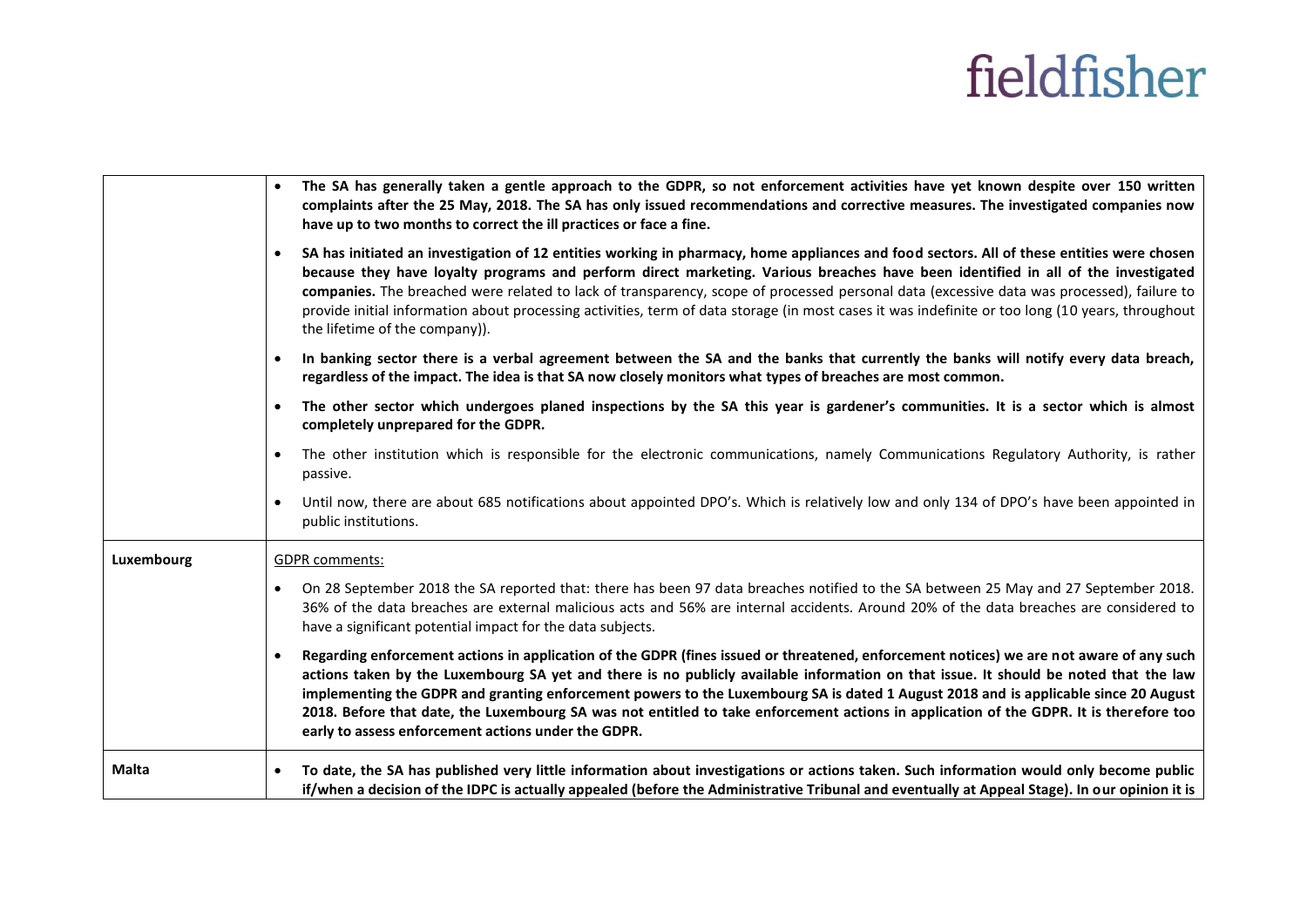|                    | still premature for any such decisions taken post 25 <sup>th</sup> May to have become public in this manner.                                                                                                                                                                                                                                                                                                                                                                                                                                                                                                                                                                                                                                                                                                                                                                                                                                                                                                                                                                                                                                                                                                                                                   |
|--------------------|----------------------------------------------------------------------------------------------------------------------------------------------------------------------------------------------------------------------------------------------------------------------------------------------------------------------------------------------------------------------------------------------------------------------------------------------------------------------------------------------------------------------------------------------------------------------------------------------------------------------------------------------------------------------------------------------------------------------------------------------------------------------------------------------------------------------------------------------------------------------------------------------------------------------------------------------------------------------------------------------------------------------------------------------------------------------------------------------------------------------------------------------------------------------------------------------------------------------------------------------------------------|
|                    | The IDPC has disclosed that up to the 2 <sup>nd</sup> October 2018, the SA issued 8 data protection complaints decisions in terms of the GDPR and 34<br>$\bullet$<br>data breach notification decisions. No decisions included an administrative fine pursuant to the GDPR. The details are not public and<br>therefore we cannot comment on their merits.                                                                                                                                                                                                                                                                                                                                                                                                                                                                                                                                                                                                                                                                                                                                                                                                                                                                                                     |
| <b>Netherlands</b> | <b>GDPR</b> comments:                                                                                                                                                                                                                                                                                                                                                                                                                                                                                                                                                                                                                                                                                                                                                                                                                                                                                                                                                                                                                                                                                                                                                                                                                                          |
|                    | The Dutch DPA collected an incremental penalty of $\epsilon$ 48,000.-- from TGB, a private bank in the Netherlands, for repeatedly not complying<br>$\bullet$<br>with a SAR.                                                                                                                                                                                                                                                                                                                                                                                                                                                                                                                                                                                                                                                                                                                                                                                                                                                                                                                                                                                                                                                                                   |
|                    | The Dutch DPA found that the practice of the tax authorities regarding the usage of VAT registration numbers does not comply with the<br>$\bullet$<br>Dutch GDPR Implementation Act and leads to unnecessary privacy risks. The tax authorities issue VAT registration numbers for self-employed<br>workers without employees. However, this VAT registration number is to a large extent the same number as the citizen service number of<br>the relevant self-employed worker without employees. This practice does not comply with article 46 of the Dutch GDPR Implementation Act<br>which states that a number that is required by law for the identification of a person, can only be processed for the purposes provided by the<br>law. The Dutch DPA did not stipulate which measure should be taken to end the breach. The tax authorities assured the Dutch DPA that a<br>plan of action would be presented before summer 2018. However, until now no plan of action has been presented by the tax authorities.<br>Most likely we will hear more about this particular case in the near future.<br>On the 17 <sup>th</sup> of July, just after the GDPR came into force, the Dutch DPA started an arbitrary (random) investigation into thirty large |
|                    | organisations from ten private sectors in the Netherlands to review if they keep records of processing activities. The following industries<br>were examined:                                                                                                                                                                                                                                                                                                                                                                                                                                                                                                                                                                                                                                                                                                                                                                                                                                                                                                                                                                                                                                                                                                  |
|                    | Industry and metal;<br>$\circ$                                                                                                                                                                                                                                                                                                                                                                                                                                                                                                                                                                                                                                                                                                                                                                                                                                                                                                                                                                                                                                                                                                                                                                                                                                 |
|                    | Water company;<br>$\circ$                                                                                                                                                                                                                                                                                                                                                                                                                                                                                                                                                                                                                                                                                                                                                                                                                                                                                                                                                                                                                                                                                                                                                                                                                                      |
|                    | Construction;<br>$\circ$                                                                                                                                                                                                                                                                                                                                                                                                                                                                                                                                                                                                                                                                                                                                                                                                                                                                                                                                                                                                                                                                                                                                                                                                                                       |
|                    | Commerce;<br>$\circ$                                                                                                                                                                                                                                                                                                                                                                                                                                                                                                                                                                                                                                                                                                                                                                                                                                                                                                                                                                                                                                                                                                                                                                                                                                           |
|                    | Catering industry;<br>$\circ$                                                                                                                                                                                                                                                                                                                                                                                                                                                                                                                                                                                                                                                                                                                                                                                                                                                                                                                                                                                                                                                                                                                                                                                                                                  |
|                    | Tour operators;<br>$\circ$                                                                                                                                                                                                                                                                                                                                                                                                                                                                                                                                                                                                                                                                                                                                                                                                                                                                                                                                                                                                                                                                                                                                                                                                                                     |
|                    | Communication;<br>$\circ$                                                                                                                                                                                                                                                                                                                                                                                                                                                                                                                                                                                                                                                                                                                                                                                                                                                                                                                                                                                                                                                                                                                                                                                                                                      |
|                    | <b>Financial services;</b><br>$\circ$<br><b>Business services;</b>                                                                                                                                                                                                                                                                                                                                                                                                                                                                                                                                                                                                                                                                                                                                                                                                                                                                                                                                                                                                                                                                                                                                                                                             |
|                    | $\circ$<br>Healthcare;<br>$\circ$                                                                                                                                                                                                                                                                                                                                                                                                                                                                                                                                                                                                                                                                                                                                                                                                                                                                                                                                                                                                                                                                                                                                                                                                                              |
|                    | The chairman of the Dutch DPA announced in a radio-interview on the 17th of September that the DPA imposed an order for                                                                                                                                                                                                                                                                                                                                                                                                                                                                                                                                                                                                                                                                                                                                                                                                                                                                                                                                                                                                                                                                                                                                        |
|                    | incremental penalty payments (last onder dwangsom) for non-compliance of some of these companies. The chairman did not disclose                                                                                                                                                                                                                                                                                                                                                                                                                                                                                                                                                                                                                                                                                                                                                                                                                                                                                                                                                                                                                                                                                                                                |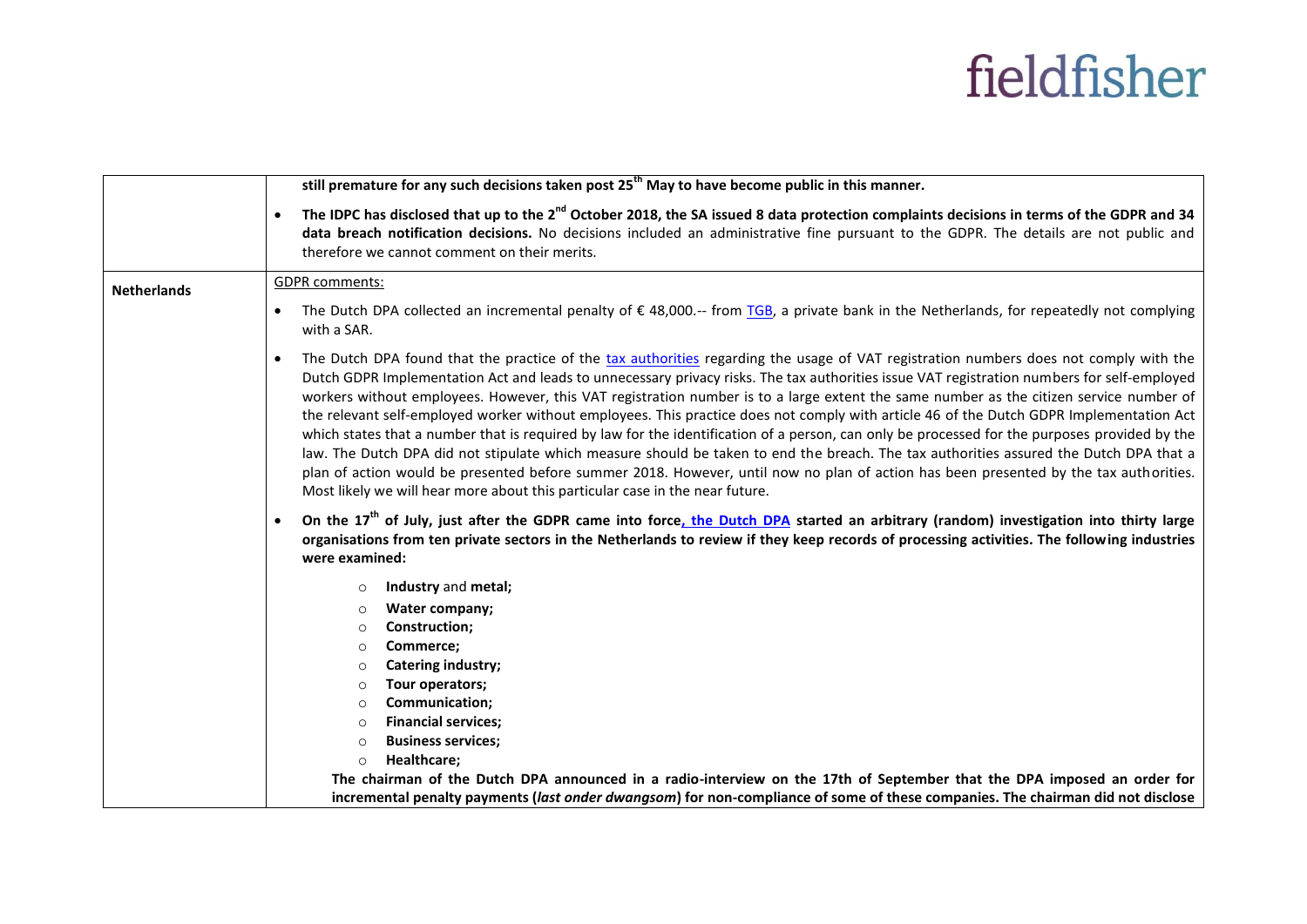|        | which companies.                                                                                                                                                                                                                                                                                                                                                                                                                                                                                                                                                                                                                                                                                                                                                                                 |  |
|--------|--------------------------------------------------------------------------------------------------------------------------------------------------------------------------------------------------------------------------------------------------------------------------------------------------------------------------------------------------------------------------------------------------------------------------------------------------------------------------------------------------------------------------------------------------------------------------------------------------------------------------------------------------------------------------------------------------------------------------------------------------------------------------------------------------|--|
|        | The Dutch DPA checked 91 hospitals and 33 healthcare insurers in order to assess whether they appointed a DPO. This investigation<br>$\bullet$<br>showed that 25 % of this sector was not compliant. The DPA decided not take enforcement actions, but gave the respective parties merely<br>a warning and a (new) chance to comply with the GDPR.                                                                                                                                                                                                                                                                                                                                                                                                                                               |  |
|        | On the 29 <sup>th</sup> of June the Dutch DPA published a statement in which it stated as of 25 May 2018, more than 600 complaints were filed with the<br>$\bullet$<br>DPA. Of these complaints, 87% were about businesses and the other 13% about government agencies. At the time of publication of the<br>public statement, the Dutch DPA had analysed 400 of the 600 complaints, of which 1/3 dealt with the unwillingness of companies to honour<br>the right to be forgotten/right to the removal data and the difficulties data subjects encountered in exercising this right, 18% of the<br>complaints were related to the disclosure of personal data to third parties and 5 % of the complaints touched upon SAR's. 84 of the 400<br>analysed complaints were cross-border complaints. |  |
|        | Non-GDPR comments:                                                                                                                                                                                                                                                                                                                                                                                                                                                                                                                                                                                                                                                                                                                                                                               |  |
|        | The National Police needs to protect the police data in a better way. In 2015, the Dutch DPA imposed an order subject to a penalty of<br>€200,000. To resolve 5 vulnerabilities. The police only resolved 4 out of 5 vulnerabilities, therefore the incremental penalty was of<br>€40,000. —was collected. The fifth measure was to control the log files in a regular and proactive manner. At the moment, the Dutch DPA are<br>re-evaluating if the police is compliant regarding to this matter.                                                                                                                                                                                                                                                                                              |  |
| Poland | <b>GDPR</b> comments:                                                                                                                                                                                                                                                                                                                                                                                                                                                                                                                                                                                                                                                                                                                                                                            |  |
|        | For the first three months following 25 May 2018 the Personal Data Protection Office (Polish DPA) received about 2,400 complaints of the<br>$\bullet$<br>data subjects compared with 3,000 received by the Polish DPA (former: Inspector General for the Protection of Personal Data) in 2017.<br>Majority of these complaints related to the breach of Art. 13 GDPR (obligation of information to be provided where personal data are<br>collected from the data subject), breach of the right to erasure (Art. 17 GDPR), illegal processing of personal data for marketing purposes or<br>spamming;                                                                                                                                                                                            |  |
|        | For the first 3 weeks of GDPR being in force, Personal Data Protection Office (Polish DPA) received 150 complaints from the data subjects and<br>$\bullet$<br>about 150 data breach notifications from the data controllers. DPA also received a lot of questions from the data controllers relating to the<br>application of GDPR. Most of these questions concerned monitoring, there were also questions from the hospitals relating to the access right<br>to the medical documentation;                                                                                                                                                                                                                                                                                                     |  |
|        | Polish DPA initiated ex officio an investigation relating to creating the so-called "black lists of patients", i.e. an Internet portal which<br>$\bullet$<br>makes available to doctors an non-anonymized lists of patients which are notoriously late or never keep the medical appointments;                                                                                                                                                                                                                                                                                                                                                                                                                                                                                                   |  |
|        | Due to the new regulation introduced to Labour Code regarding CCTV in the workplace, President of the Office announced an adjustment                                                                                                                                                                                                                                                                                                                                                                                                                                                                                                                                                                                                                                                             |  |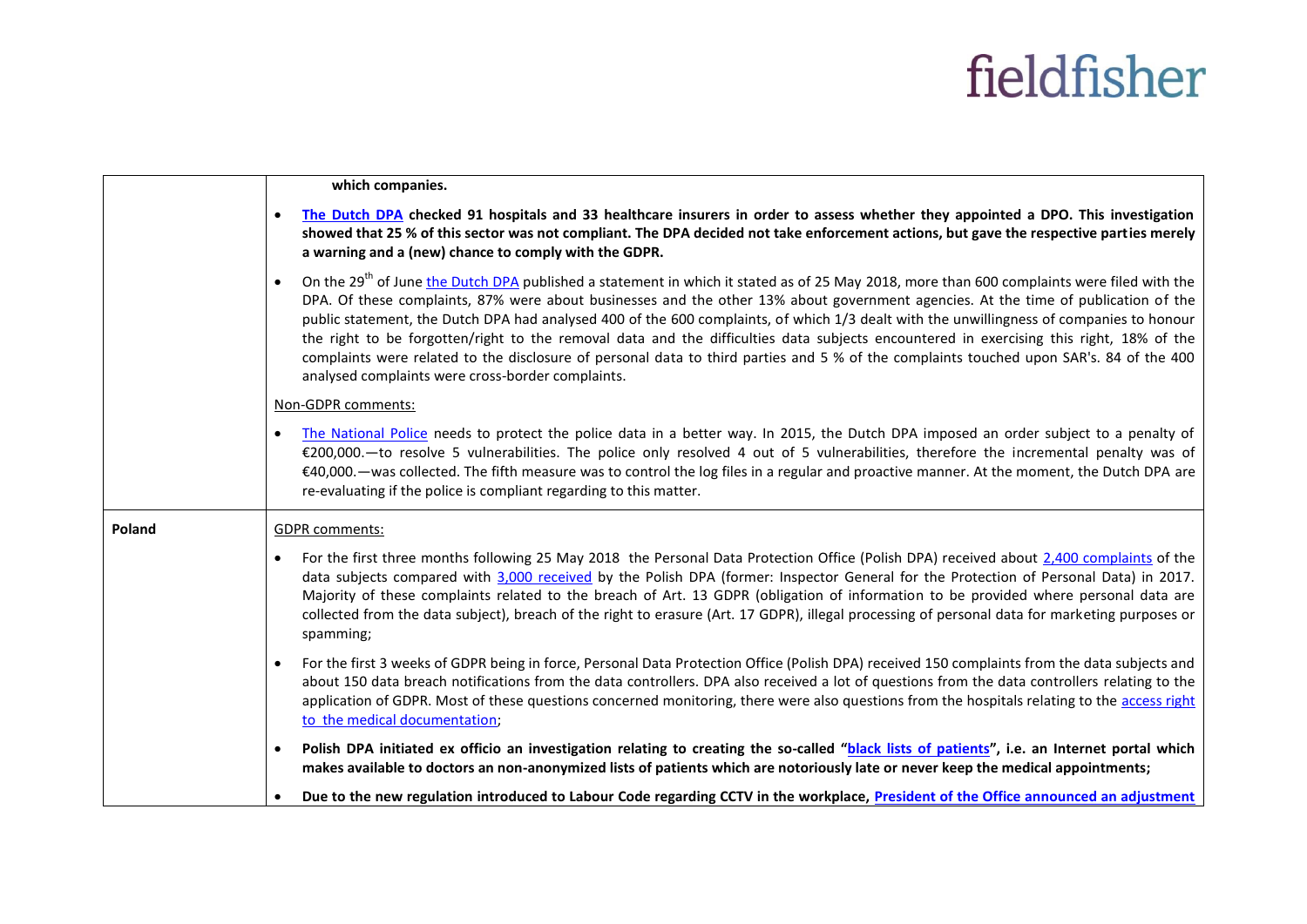|          | period (which lasted until the end of September) when the entities were not punished for non-compliance with GDPR in the field of<br>monitoring;                                                                                                                                                                                                                      |
|----------|-----------------------------------------------------------------------------------------------------------------------------------------------------------------------------------------------------------------------------------------------------------------------------------------------------------------------------------------------------------------------|
|          | In connection with personal data breaches on Facebook, the President of the Office has cooperated on the base of procedures provided by<br>$\bullet$<br>GDPR with the Irish data protection authority and other data protection authorities to determine the scale of the breach;                                                                                     |
|          | As the above mentioned breach notified by Facebook included the personal data of Polish users, Polish DPA also joined the proceedings<br>$\bullet$<br>conducted by the Irish data protection authority regarding personal data breaches on Facebook mentioned above.                                                                                                  |
|          | Currently no published reports regarding fines or threatened fines imposed by the Polish DPA.                                                                                                                                                                                                                                                                         |
| Portugal | <b>GDPR</b> comments:                                                                                                                                                                                                                                                                                                                                                 |
|          | The Data Protection Act that will implement the GDPR in Portugal and approve any derogations has not been approved yet. Instead the<br>Supervisory Authority has been issuing some guidance and developing means for DPO and data breach notification purposes.                                                                                                       |
|          | On October 11 the Portuguese Supervisory Authority issued fines totaling EUR 400,000 to a hospital in Portugal for breaching the<br>$\bullet$<br>minimization and confidentiality principles and not being able to ensure such principles (e.g. unauthorized access, no access rules,<br>authentication flaws, no separation of health data and administrative data). |
|          | There are no (at least public) records of any other fines issued or threatened, audits undertaken, investigations, enforcement notices.<br>$\bullet$                                                                                                                                                                                                                  |
|          | The Supervisory Authority has not yet made public the number of data breaches notifications received or of DPOs appointed so far.<br>$\bullet$                                                                                                                                                                                                                        |
|          | Regarding Facebook, the Portuguese Supervisory Authority has just made a statement to the media that will follow closely the procedures<br>$\bullet$<br>and investigation of the British and Irish Supervisory Authorities in this regard.                                                                                                                            |
|          | Concerning complaints presented so far, the Supervisory Authority has also declared that the number of complaints is low when compared<br>$\bullet$<br>with other countries.                                                                                                                                                                                          |
|          | The annual report regarding 2017 has not been published yet.<br>$\bullet$                                                                                                                                                                                                                                                                                             |
|          | The activities plan for 2018 states, as far as enforcement is concerned, that audits and inspections will occur where necessary and that<br>investigations procedures will be developed by means of check lists to facilitate the investigators' work field.                                                                                                          |
| Romania  | <b>GDPR</b> comments                                                                                                                                                                                                                                                                                                                                                  |
|          | The Romanian Supervisory Authority has initiated a series of investigations both ex officio and following the filing of a significant number                                                                                                                                                                                                                          |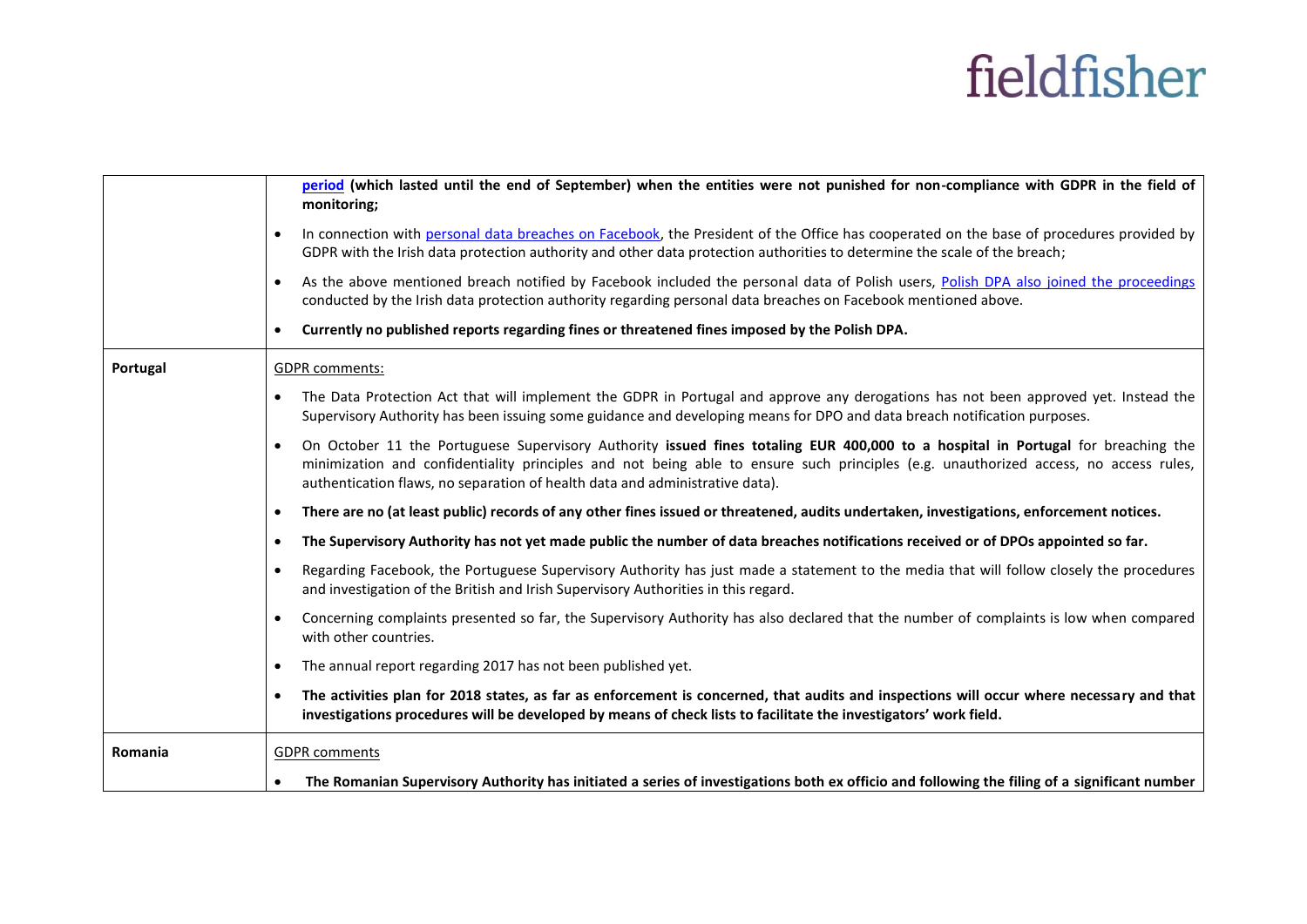|          | of complaints and referrals.                                                                                                                                                                                                                                                                                                                                                                                                                                                                                                                                                                                                                                                                                                                                                              |
|----------|-------------------------------------------------------------------------------------------------------------------------------------------------------------------------------------------------------------------------------------------------------------------------------------------------------------------------------------------------------------------------------------------------------------------------------------------------------------------------------------------------------------------------------------------------------------------------------------------------------------------------------------------------------------------------------------------------------------------------------------------------------------------------------------------|
|          | The Romanian Supervisory Authority received about 100 breach notifications since the GDPR became applicable. In most cases, the<br>Supervisory Authority has initiated written investigations, requesting additional information from data controllers. In approximately 15%<br>cases, the investigations were completed without sanctions.                                                                                                                                                                                                                                                                                                                                                                                                                                               |
|          | Starting May 25, 2018 the Supervisory Authority received a total of approximately 1,700 complaints and referrals, which represents a<br>$\bullet$<br>significant increase compared to 2017.                                                                                                                                                                                                                                                                                                                                                                                                                                                                                                                                                                                               |
|          | Until now, from what is publicly known, no sanctions have been applied under GDPR by the Romanian Supervisory Authority.<br>$\bullet$                                                                                                                                                                                                                                                                                                                                                                                                                                                                                                                                                                                                                                                     |
| Slovakia | <b>GDPR</b> comments                                                                                                                                                                                                                                                                                                                                                                                                                                                                                                                                                                                                                                                                                                                                                                      |
|          | The Slovak DPA issued a plan to audit certain public organisations in 2018, including: municipalities, EUROPOL, EURODAC, SIRENE and<br>Slovak consulates. The DPA does not plan to control private organisations from its own initiative in 2018.                                                                                                                                                                                                                                                                                                                                                                                                                                                                                                                                         |
|          | The DPA has developed an online form for data breach reporting available here.<br>$\bullet$                                                                                                                                                                                                                                                                                                                                                                                                                                                                                                                                                                                                                                                                                               |
|          | According to published information the DPA will not hesitate to enforce the regulation and impose high fines, however to the best of our<br>$\bullet$<br>knowledge there have not been any significant fines in issued since the GDPR is applicable.                                                                                                                                                                                                                                                                                                                                                                                                                                                                                                                                      |
|          | Please note that throughout the year the DPA does not publish information about breach notifications, nor about fines or actions taken. The<br>$\bullet$<br>DPA publishes a yearly report on data protection in Slovakia. The reports are available here.                                                                                                                                                                                                                                                                                                                                                                                                                                                                                                                                 |
|          | Please also note there have been no reports or news on data breaches in Slovakia so far.                                                                                                                                                                                                                                                                                                                                                                                                                                                                                                                                                                                                                                                                                                  |
| Slovenia | To date, there is no concrete information or reports on the open procedures, fines, potential sectoral inquiries etc. in any publicly available<br>$\bullet$<br>sources, or the media.                                                                                                                                                                                                                                                                                                                                                                                                                                                                                                                                                                                                    |
|          | The Slovenian Information Commissioner ("IC") is (or more accurately, will be) the competent regulator and enforcement authority for the<br>$\bullet$<br>GDPR in Slovenia.                                                                                                                                                                                                                                                                                                                                                                                                                                                                                                                                                                                                                |
|          | Due to the fact that the Slovenian implementing act has not been adopted yet (the amended Data Protection Act ("ZVOP-2") is currently<br>$\bullet$<br>still in the legislative procedure and still has to be voted on by the Slovenian Parliament), the IC is somewhat limited in regard to its<br>powers for imposing fines. At the moment, the IC can only impose fines for breach of the still applicable provisions of the currently valid<br>Data Protection Act ("ZVOP-1"), which means that it cannot impose fines for any potential breach of the GDPR and / or any potential breach<br>of the provisions of ZVOP-1 which were derogated by the GDPR. This is also the standpoint and the interpretation of the situation as put<br>forward by the Slovenian Ministry of Justice. |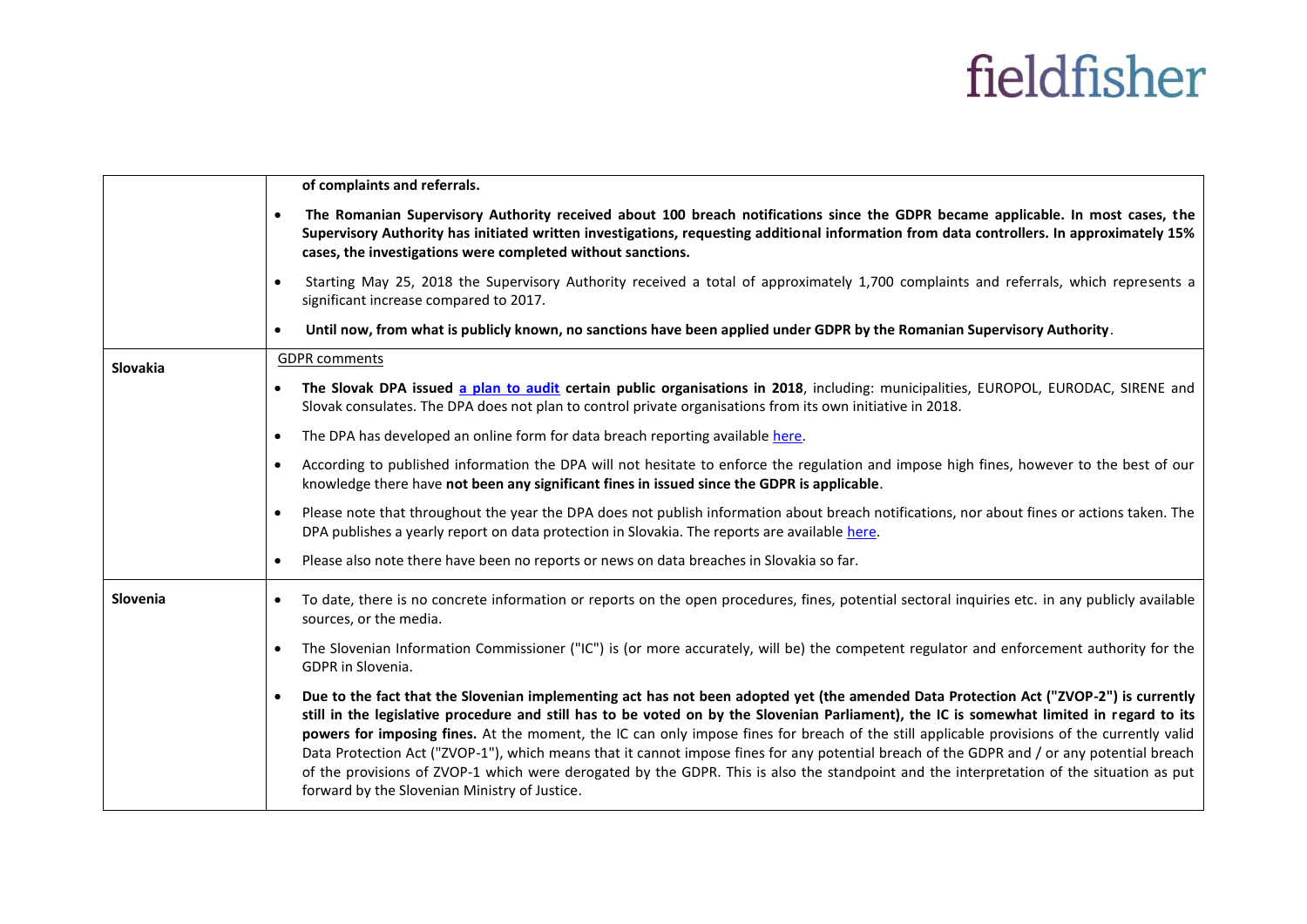|       | This does not affect the performance of subjects and does not hinder the commencement of potential offence proceedings, if the breach<br>$\bullet$<br>concerns the applicable provisions of ZVOP-1. All other offence proceedings are suspended until the adoption of ZVOP-2.                                                                                                                                                                                                                                                                                             |
|-------|---------------------------------------------------------------------------------------------------------------------------------------------------------------------------------------------------------------------------------------------------------------------------------------------------------------------------------------------------------------------------------------------------------------------------------------------------------------------------------------------------------------------------------------------------------------------------|
|       | Currently no information on any cases of data breach reported, patterns of data breaches detected or joint actions performed/intended.<br>$\bullet$                                                                                                                                                                                                                                                                                                                                                                                                                       |
| Spain | The Spanish SA does not publish all of its decisions. At the moment, access to decisions is limited because the Spanish DPA is migrating its'<br>website. The Spanish DPA has been very active in issuing guidance and setting out schemes in collaboration with other bodies with the aim to<br>promote GDPR compliance, below is a snapshot of this activity. Please also note that the Spanish law which will complement the GDPR is not in<br>place yet.                                                                                                              |
|       | Regulation:                                                                                                                                                                                                                                                                                                                                                                                                                                                                                                                                                               |
|       | The Royal Decree-Law 5/2018, seeks to put in place a number of rules / procedures in order to provisionally adapt the Spanish data<br>$\bullet$<br>protection legislation to the GDPR in the absence of a new data protection law, which is currently in draft. The scope of the Royal Decree is<br>very limited and it deals with formal and procedural matters such as appointing the Spanish data protection authority as the representative<br>for Spain before the European Data Protection Board (EDBP) or setting out limitation periods for breaches of the GDPR. |
|       | <b>GDPR</b> comments:                                                                                                                                                                                                                                                                                                                                                                                                                                                                                                                                                     |
|       | The Spanish SA has issued guidance documents (Guides) on a variety of topics, including the use of video cameras for security and other<br>$\bullet$<br>purposes; the management and notification of security breaches; DPIAs and risk assessments.                                                                                                                                                                                                                                                                                                                       |
|       | The SA's documents and reports includes:<br>$\bullet$                                                                                                                                                                                                                                                                                                                                                                                                                                                                                                                     |
|       | Data protection and crime prevention<br>$\Omega$<br>Record of processing activities<br>$\circ$                                                                                                                                                                                                                                                                                                                                                                                                                                                                            |
|       | <b>DPIA checklist</b><br>$\circ$                                                                                                                                                                                                                                                                                                                                                                                                                                                                                                                                          |
|       | Internet privacy policies<br>$\circ$<br>Decalogue of the most relevant aspects that must be taken into account by those responsible to comply with the GDPR.<br>$\circ$                                                                                                                                                                                                                                                                                                                                                                                                   |
|       | Voluntary mediation system developed between the Spanish Agency for Data Protection (AEPD) and the Association for Self-Regulation of<br>$\bullet$<br>Commercial Communication (AUTOCONTROL).                                                                                                                                                                                                                                                                                                                                                                             |
|       | SA's online platform ("Sede Electrónica") created in order to lodge complaints; DPO registration; etc.<br>$\bullet$                                                                                                                                                                                                                                                                                                                                                                                                                                                       |
|       | SA's creation of <b>FACILITA</b> , a free assessment tool for any company or professional to assess (not for high risk processing).<br>$\bullet$                                                                                                                                                                                                                                                                                                                                                                                                                          |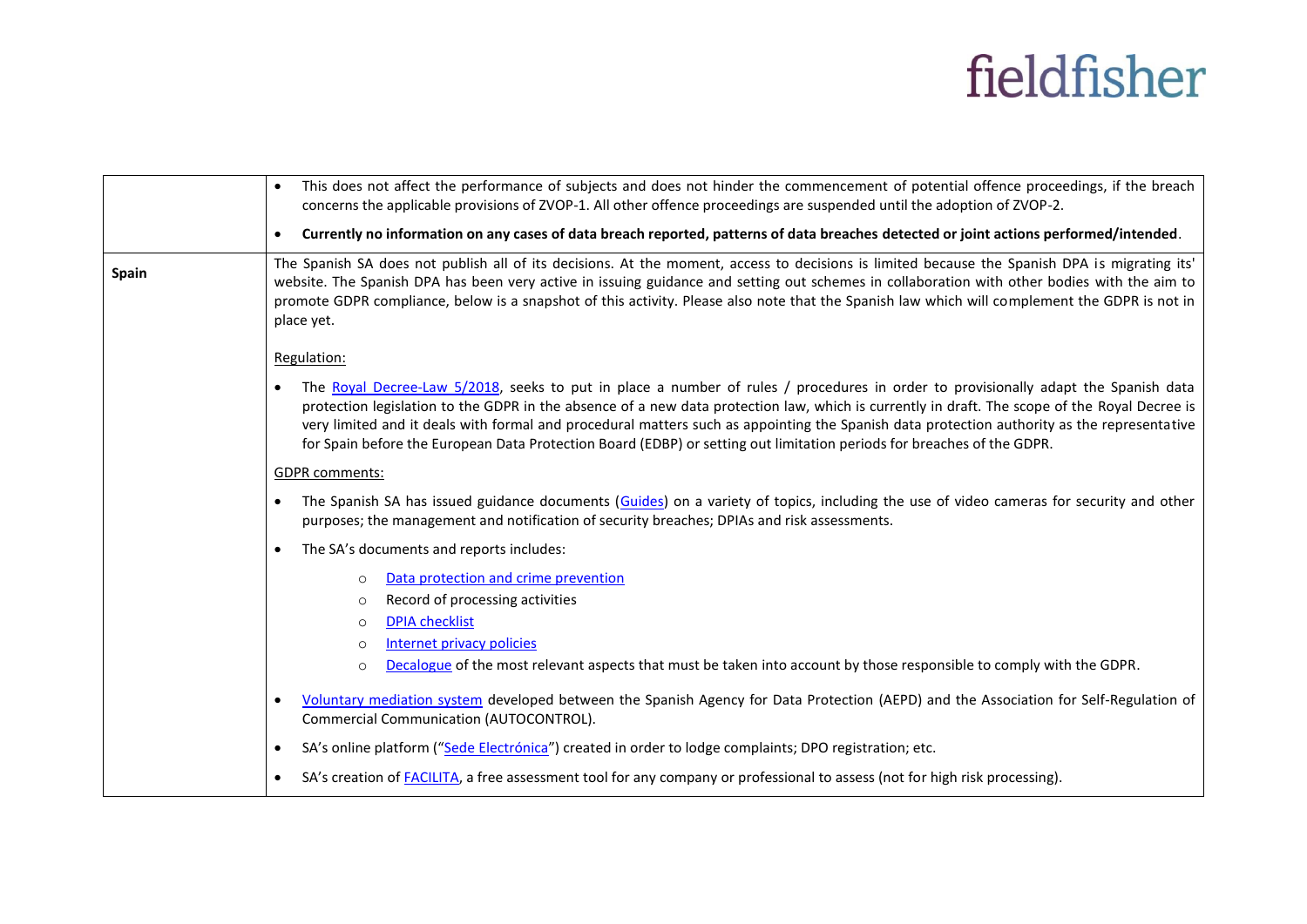|        | $\bullet$ | On 19 July 2018, 4 out of 10 SMEs didn't know about the new GDPR regulation. A survey made by SA and CEPYME highlighted that the most<br>frequent processing activiites of SMEs about processing personal data are those of clients, suppliers and employees (90%) and, to a lesser<br>extent, those related to video surveillance (38%) and online forms (17%). |
|--------|-----------|------------------------------------------------------------------------------------------------------------------------------------------------------------------------------------------------------------------------------------------------------------------------------------------------------------------------------------------------------------------|
|        | $\bullet$ | SA and Spanish Compliance Association (ASCOM) have signed a General Collaboration Protocol to promote the DPO role amongst others.                                                                                                                                                                                                                               |
|        | $\bullet$ | 35% increase in registrations to the do-not-contact list since the application of the GDPR.                                                                                                                                                                                                                                                                      |
|        |           | Non-GDPR comments:                                                                                                                                                                                                                                                                                                                                               |
|        |           | Despite not based on GDPR, the FACUA consumer association has denounced Facebook for an alleged violation of the data protection rights<br>of consumers, considering that the social network procedure differs from what is included in the Spanish Data Protection Law which<br>transposed the Data Protection Directive.                                       |
|        | $\bullet$ | Between 2016 and 2017 there has been an increase of +36.8% of complaints filed through the Spanish Data Protection Agency (AEPD) in<br>relation to the processing of data on Internet, from 557 in 2015 to 762 in 2017.                                                                                                                                          |
| Sweden |           | <b>GDPR</b> comments:                                                                                                                                                                                                                                                                                                                                            |
|        | $\bullet$ | The SA has received a total of 1301 reported data breach notifications up to 8 October 2018.                                                                                                                                                                                                                                                                     |
|        | $\bullet$ | According to the SA, there are no special trends in reported data breaches except that the general level of when a breach is reported seems<br>to have been lowered.                                                                                                                                                                                             |
|        | $\bullet$ | The SA currently has started a total of 76 audits of which none have been completed. Five initialized audits has been closed due to<br>wrongful registration.                                                                                                                                                                                                    |
|        | $\bullet$ | No fines have been applied as of 9 October 2018.                                                                                                                                                                                                                                                                                                                 |
|        | $\bullet$ | High profile reported incidents include a joint incident reported by the Swedish taxation office and the telecom provider Telenor.                                                                                                                                                                                                                               |
|        | $\bullet$ | The Swedish SA has an ongoing investigation regarding compliance with appointing a DPO. The first investigation, started in June 2018,<br>focuses on regulatory authorities, private caregivers, communal transport, labor unions, telephone operators, insurance companies and                                                                                  |
|        |           | banks.                                                                                                                                                                                                                                                                                                                                                           |